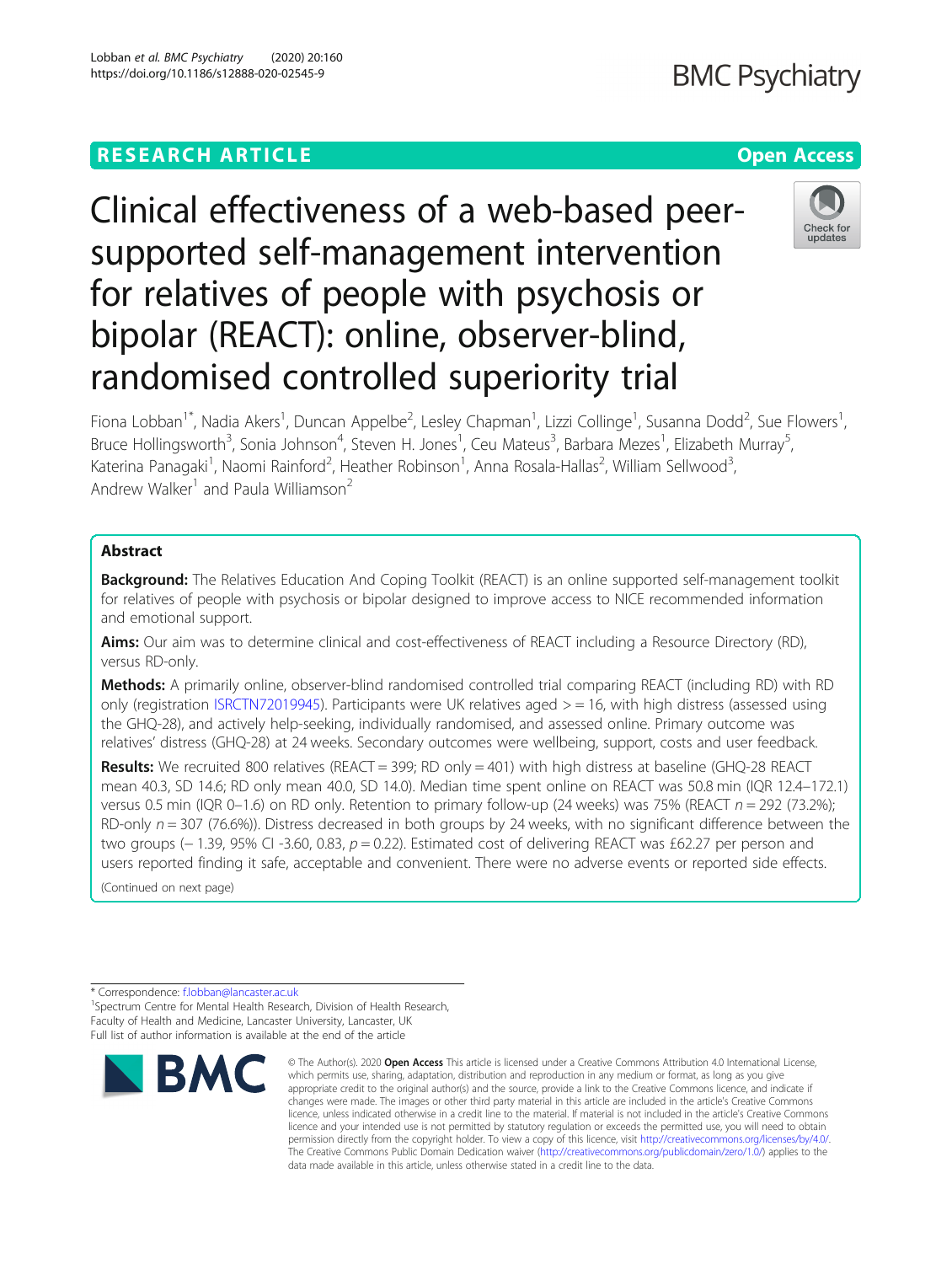## (Continued from previous page)

**Conclusions:** REACT is an inexpensive, acceptable, and safe way to deliver NICE-recommended support for relatives. However, for highly distressed relatives it is no more effective in reducing distress (GHQ-28) than a comprehensive online resource directory.

Trial registration: [ISRCTN72019945](http://www.isrctn.com/ISRCTN72019945) prospectively registered 19/11/2015.

Keywords: Digital health intervention, Relatives, Psychosis, Bipolar, Randomised controlled trial

# Background

Relatives and friends of people experiencing psychosis or bipolar provide much unpaid care [\[1](#page-14-0), [2](#page-14-0)], but at high personal cost emotionally and financially [\[3](#page-14-0)–[5](#page-14-0)]. Sample estimates of levels of clinically significant distress and burden in relatives of people with psychosis range from a third [[4\]](#page-14-0), to more than 60% of those in early intervention in psychosis (EIP) services [[6,](#page-14-0) [7](#page-14-0)], with almost half reporting post-traumatic stress symptoms associated with their caring roles [[8\]](#page-14-0), particularly linked to episodes of violence, disruptive behaviour and forced admission [[9\]](#page-14-0). Key factors that increase the negative impact of psychosis on carers include: being a female carer [\[10](#page-14-0)]; living with the person with psychosis; young patient age and awareness of suicidal ideation [[11\]](#page-14-0); reduced social support and family resources [\[11](#page-14-0), [12](#page-14-0)]; use of emotionfocused coping strategies [[13\]](#page-14-0); and beliefs that relatives hold about the psychosis, particularly those concerning cause and control [[14](#page-14-0)–[16](#page-14-0)]. Particular challenges for relatives of people with bipolar experiences include high risk of suicide attempts [[17](#page-14-0)], mania related extravagant spending, irritability and disinhibited behaviour [[18](#page-14-0)–[20](#page-14-0)], all of which are associated with feelings of helplessness, anger, and anxiety in their relatives [\[21](#page-14-0), [22](#page-14-0)]. Historically, the impact of severe mental health problems on relatives has been neglected [[23](#page-14-0)]. However, there is now good evidence that interventions that support relatives can improve both service user [\[23](#page-14-0)–[25\]](#page-14-0) and carer [[26](#page-14-0)–[29](#page-14-0)] outcomes. The UK Government recognises the need to support carers [[30](#page-14-0)], and the National Institute for Health and Care Excellence (NICE) recommends that all relatives of people with psychosis or bipolar be given carerfocused education and support, and offered structured family intervention to enhance family coping and communication [[31](#page-14-0), [32\]](#page-14-0). Despite this, a recent national audit of community mental health services in the UK showed poor implementation, with only 50% of relatives receiving carer-focused education and support and only 12% receiving structured family intervention [\[33\]](#page-14-0).

Within this context, our aim was to test the clinical and cost effectiveness of an online self-management intervention, based on the principles of psychoeducation and family intervention [[34\]](#page-14-0). The Relatives Education And Coping Toolkit (REACT) was developed with extensive input from relatives and clinicians [[35\]](#page-14-0) initially in paper form, supported by staff in EIP services and tested in a feasibility trial which showed a significant reduction in distress for relatives receiving REACT in addition to usual treatment, when compared to those receiving usual treatment only [[6\]](#page-14-0). To increase accessibility, REACT was adapted for this study to be available online and supported by trained relatives with lived experience of supporting someone with a severe mental health problem (REACT Supporters) [\[36](#page-14-0)] . REACT included a comprehensive Resource Directory (RD), signposting relatives to other freely available relevant support. We tested REACT including the RD, against the RD only to determine the impact of REACT on relatives' distress, wellbeing, and support, and to test hypothesised mediators of change including relatives' beliefs, perceived coping, and amount of use of REACT. We also report the costs of the development and delivery of REACT and the RD, and user experience of REACT. A comprehensive cost effectiveness analysis will be reported elsewhere. A separate study has examined the factors impacting on implementation of REACT in NHS services [\[37](#page-14-0)].

# Methods

# Study design

We conducted an online, two-arm, pragmatic, observerblind, randomised controlled superiority trial open to relatives of people with psychosis or bipolar across the UK. Inclusion criteria were broad and relatives could self-refer into the trial. A nested qualitative study examined user experiences of REACT. Prior to the end of data collection, a trial protocol [\[38](#page-14-0)] and a comprehensive statistical analysis plan were published [[39](#page-14-0), [40](#page-15-0)]. Reporting follows CONSORT guidance [[41](#page-15-0)].

#### Participants

Inclusion criteria were (according to self-report):

- Aged 16 or over
- Living in the UK
- Relative or close friend of someone with psychosis or Bipolar
- Currently experiencing distress (selecting "rather more than usual" or "much more than usual" on GHQ-28 item "Have you recently been feeling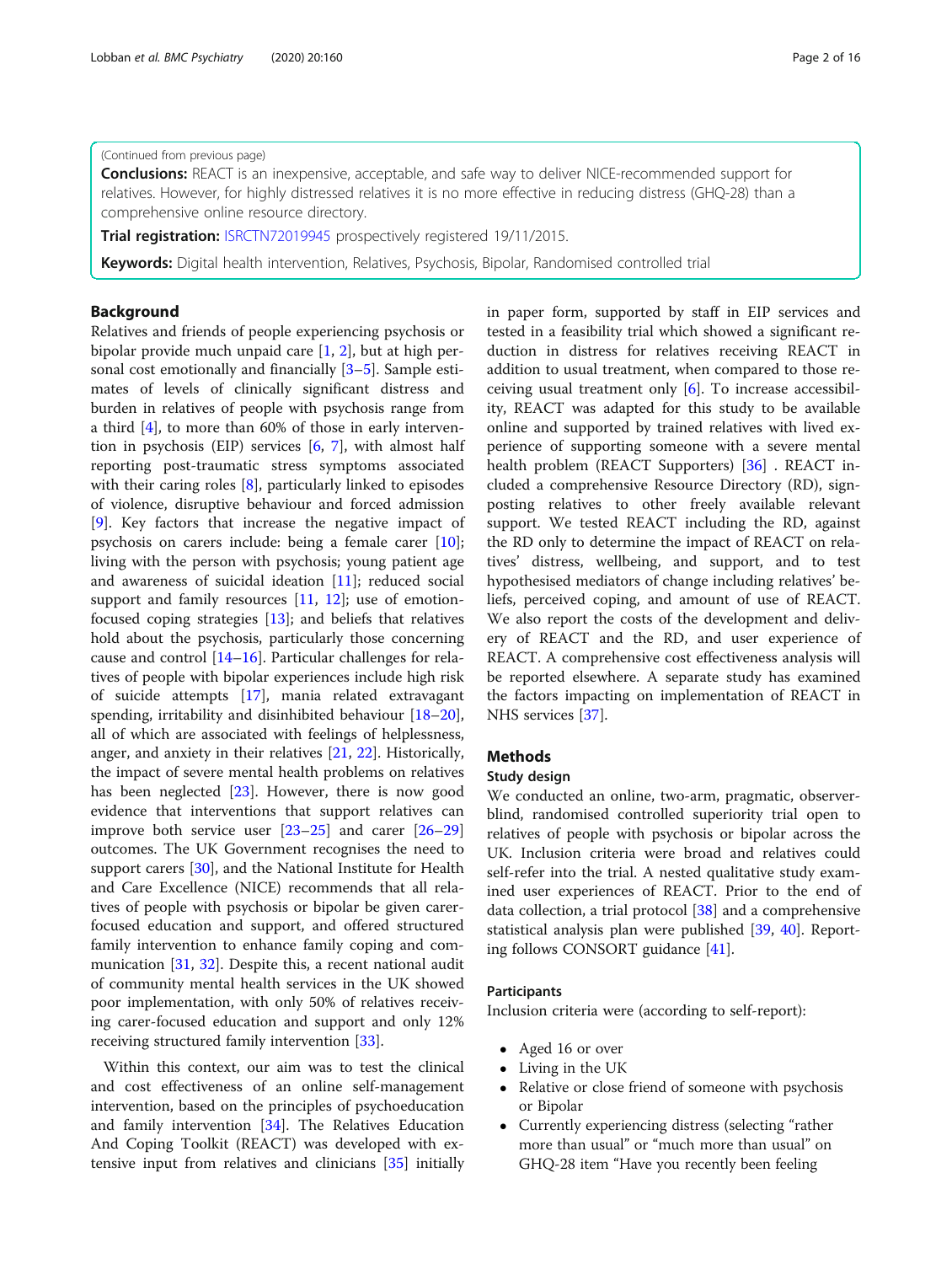nervous and strung up all the time"). This was included to avoid a distress floor effect at baseline (selected item was the most highly correlated most with GHQ total score in the REACT feasibility trial [[6\]](#page-14-0).

- Currently seeking help (self-identified)
- Internet access
- Sufficient English fluency to comprehend intervention content

Exclusion criteria were:

- Living in any of six geographical areas by postcode taking part in a parallel implementation study of the same intervention (IMPART) [\[42\]](#page-15-0).
- Only one relative per service user was allowed to participate, to avoid a clustering effect.

Recruitment took place from 22 April 2016 to 30 September 2017. We used a range of online (Facebook, twitter, charity websites) and offline recruitment strategies (clinical services, third sector providers), all directing potential participants to the study home page, including information about how to take part. At registration, all participants gave online written informed consent, indicated how they had found out about REACT, and provided postal, email and telephone contact details. A convenience sub-sample  $(n = 55)$  of relatives in the REACT arm who had completed the 24 week follow-up at the time of interviewing were invited to take part in qualitative interviews about their experiences of using REACT, with the aim of recruiting approximately 25 interviewees.

# Randomisation and masking

Eligible participants were randomised using a 1:1 ratio to "REACT (including RD) plus Treatment As Usual (TAU)" or "RD only plus TAU" using web-based variable block randomisation, in which the unit of randomisation was the relative. Participants then received an email indicating which arm of the trial they had been allocated to, and a link to the REACT website, with their username and password. Those in the RD-only arm had access only to the directory pages. All participants were aware that the RD was one component of the REACT intervention, and therefore were likely to have perceived REACT as the "intervention of interest" and the RD as the comparator.

All data were self-reported and predominantly entered online by participants. Data sets submitted by post at follow-up were inputted by the trial manager, blind to allocation. Data were uploaded directly to the Clinical Trials Research Centre (CTRC) database. To prevent bias, the chief investigator, trial manager (TM) and statisticians were blinded to treatment assignment. REACT supporters, clinical supervisors, qualitative interviewer, one CTRC analyst of web usage data and technical staff were unblinded. To minimise unwanted unblinding, all contact with participants was prefaced by a reminder not to disclose trial arm. If the TM was unblinded regarding a particular participant, another blind team member delivered any non-automated reminders and carried out any data entry for that participant.

# Procedures

# Interventions

React The REACT intervention was built in WordPress, hosted and maintained at Lancaster University, and included: 12 psychoeducation modules; peer support through a moderated group forum; a confidential direct messaging service; and the RD, which pointed relatives to other available resources. The modules addressed important questions relatives have highlighted, and included videos of experts by experience and clinical experts; evidence-based education and strategies; and self-reflection tasks that help users apply the content to their personal circumstances. Module titles were: 'What is psychosis?'; 'What is bipolar disorder?'; 'Managing "positive" symptoms';;Managing "negative" symptoms'; 'Managing mood swings'; 'Dealing with difficult situations'; Managing stress – doing things differently'; 'Managing stress – thinking differently'; 'Understanding mental health services'; 'Treatment options'; 'Dealing with crisis'; The future and recovery'. A detailed description of each module is presented in the protocol paper, along with screenshots showing the look and feel of the website, [[38](#page-14-0)], and the modules can be freely accessed by visiting [reacttoolkit.uk](https://reacttoolkit.uk/) [[43\]](#page-15-0).

A "Meet the Team" page informed relatives about who was delivering the content of the site. "Mytoolbox" provided a confidential space for users to save links to information they might find useful in the future including external web links. A blog page offered a flexible space for additional communication with site users, which was editable by the REACT supporters.

REACT Supporters were relatives with lived experience of supporting someone with a mental health problem who were trained to moderate the forum, respond to confidential direct messages from users, and guide users to relevant parts of the toolkit and/or other resources as appropriate. REACT Supporters were hosted by one National Health Service (NHS) mental health trust in England but available to relatives across the UK. They were trained to identify and report risk, and were supervised by two clinical psychologists and an expert relative. A supervision manual, supporter manual and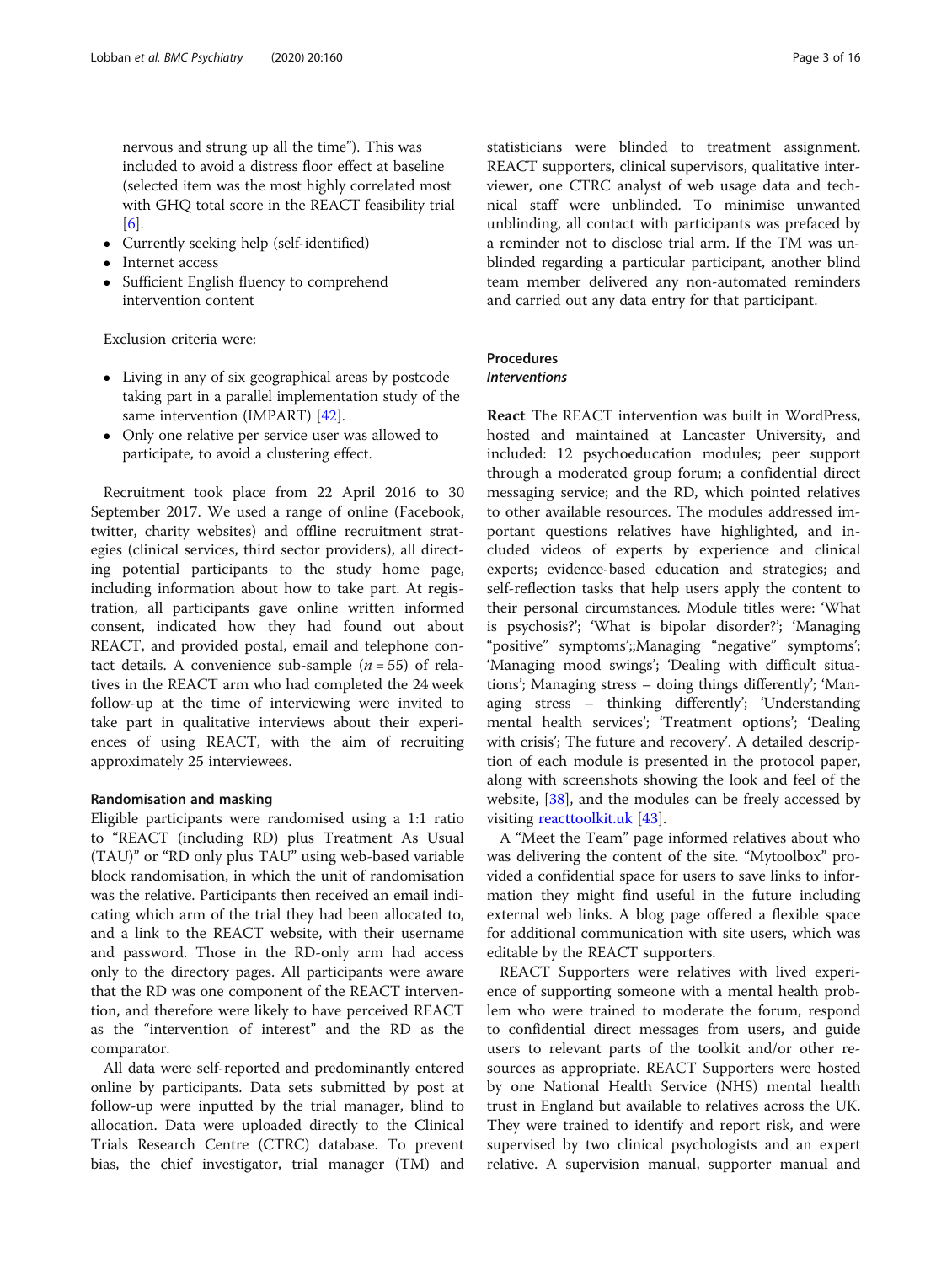risk protocol were developed for the study and are available on request.

Relatives could access REACT whenever they wished throughout the trial (minimum of 24 weeks to last follow-up for final participant). REACT supporters were available on weekdays 9 am to 4.30 pm excluding public holidays and university closures. Participants were advised to use the intervention as they needed, and emailed reminders (which they could turn off) to visit the website after a week of inactivity.

Resource directory (RD) The resource directory (RD) contained a comprehensive list of national organisations supporting people with psychosis or bipolar and their relatives (such as Rethink, Mind, Carers UK and Bipolar UK), and those for related conditions (such as Anxiety UK and Samaritans (voluntary crisis helpline for people feeling suicidal)). The RD also listed UK government websites offering information and guidance about mental health and related topics, such as NHS Choices, Care Quality Commission, NICE Guidelines and the Department of Work and Pensions, and gave contact details for emergency services, including local NHS mental health services out-of-hours crisis teams. At the end of the study the RD-only participants were given access to the modules, without the forum or direct messaging.

#### Costing the interventions

We assessed all costs relevant to content development for REACT and the RD.

Development costs included: Conception and design of the toolkit; Consultation with service users, relatives and professionals to identify user requirements; Staff time to develop content; Production of videos and images; Design and development of the website; Website infrastructure during development. Delivery costs were computed for a 6-month period (time spent in the trial) and included general infrastructure for hosting the REACT website and the costs of training, supervision, and employment of REACT supporters for 6 months. The costs of developing and delivering the RD were also calculated and half allocated to the intervention arm, and half to the comparator arm.

# Data collection process

At baseline, participants completed all measures before being randomised. Participants were sent £10 shopping voucher on completion of measures at baseline and 12 week follow up, and £10 or £20, conditional or unconditional on completion at 24 week follow up (secondary randomisation as part of study within a trial SWAT65 <https://bit.ly/2WCDMqU>).

Partway through the study (8th of September 2017 to 23rd of February 2018), a subgroup of participants were invited to take part in topic guided qualitative interviews (conducted by telephone / video-conferencing) to understand their experiences of using REACT. This sample were randomly selected from a pool of 76 people who had a) been randomized to the intervention arm, b) completed 24 week follow-up at the point of data collection, and c) had consented to be contacted about further research across different levels of use of REACT. All interviews were recorded and transcribed for analysis. A diagram of pathway through the study is given in the protocol [\[38](#page-14-0)].

# **Outcomes**

All outcomes were validated self-report questionnaires collected online using a closed system, presented in order of priority (primary outcome first) at baseline, 12 and 24 week follow-ups. The primary outcome was relatives' distress at 24 weeks, assessed using the GHQ-28 with Likert scoring  $(0-3)$  [\[44\]](#page-15-0). Subscales include somatic symptoms, anxiety / insomnia, social dysfunction, and severe depression. Higher score indicates greater distress (score range 0–84).

Secondary outcomes included the relatives' experience of caring, assessed online at 24-week follow-up using the Carer Wellbeing and Support (CWS) questionnaire [\[45](#page-15-0)]; and distress (GHQ-28) and carer experience (CWS) assessed online at 12-week follow-up. CWS provided total wellbeing scores (possible range 0–128), based on levels of concern over the previous 4 weeks about the impact of caring responsibilities on: day-to-day life (e.g. 'During the past 4 weeks how concerned were you that your caring responsibilities stopped you from having enough time to yourself?'); relationship with the person being cared for; relationship with family and friends; financial situation; physical health; emotional wellbeing; stigma and discrimination; their own safety; the safety of the person they care for. CWS also provided total satisfaction with support from services (possible range 0–51), which assessed how satisfied the relatives were with the information and advice they have received (e.g. 'In general, how satisfied are you that you have enough information about the condition/illness of the person you care for/support to enable you to feel confident in caring for them/providing support?'); involvement in treatment and care planning; and support from staff. Higher scores indicate better outcome.

Website usage data for each participant was downloaded from the intervention site and summarised for participants in each intervention group.

Participants in the REACT intervention group were asked to rate the following statements at 12 and 24 weeks post-randomisation (based on previously published studies) [[46](#page-15-0)].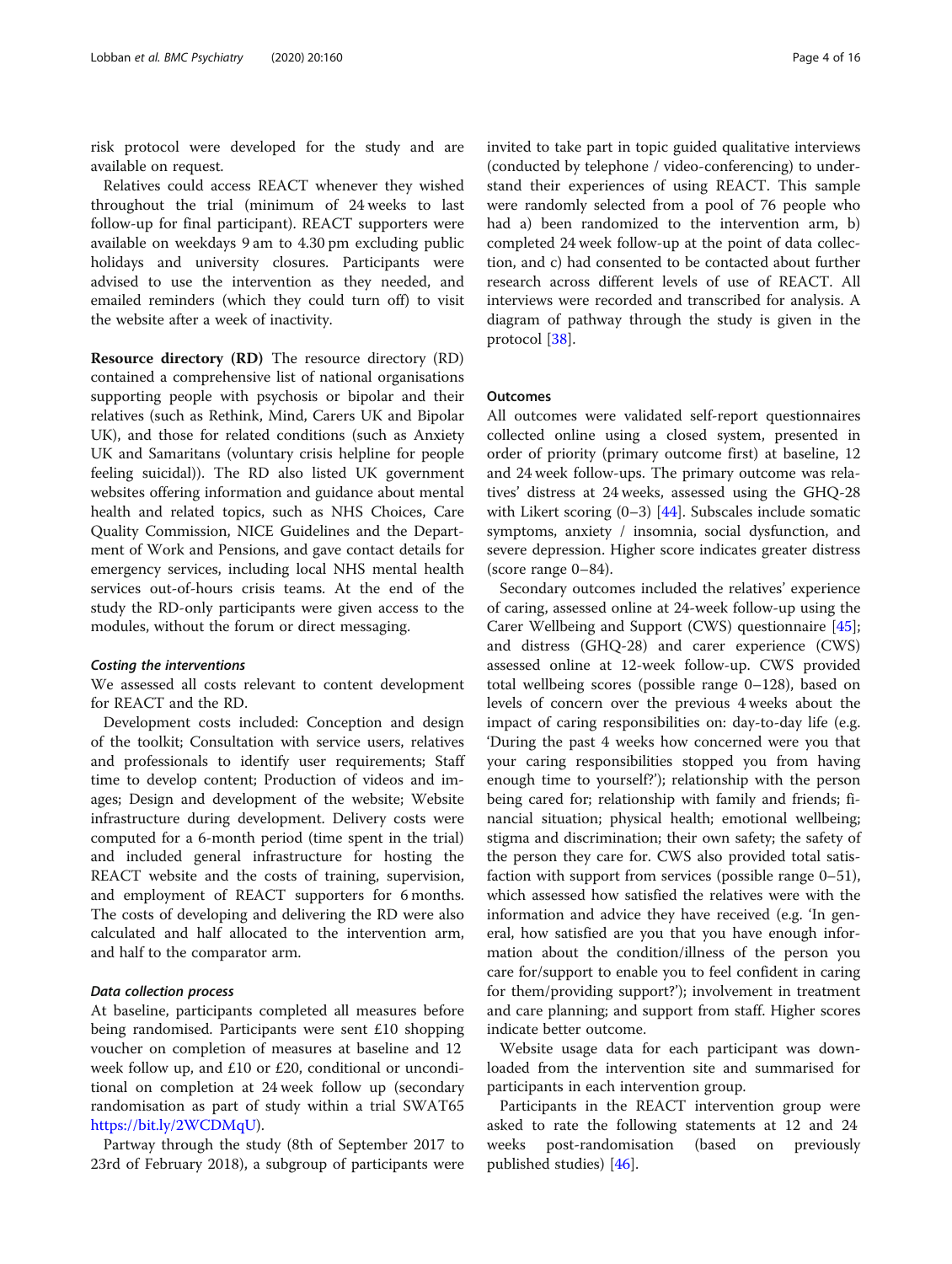- "I always feel supported by the REACT supporters"
- "I always feel supported by the REACT group"
- "I always feel the REACT site was a safe and confidential environment".

Options for each answer were "strongly disagree", "disagree", "agree", and "strongly agree".

#### Qualitative interviews

Open questions explored relatives' general experiences of REACT, factors influencing levels of use, which parts of REACT were used, experience of peer support from REACT and any suggestions for improvements.

#### Safety and adverse events

We assessed the number of low-risk (clear evidence of distress or concerns of risk of harm or abuse towards participants or others, but no immediate or serious threat of severe harm, risk to life or child welfare) and high-risk events (clear evidence of immediate risk to life or child welfare). Risks were identified via online questionnaire red flag items, posts on the REACT forum, direct messages to REACT supporters and by the trial manager during email or telephone participant contact. High-risk events were classed as study adverse events.

#### Statistical analysis

Based on data from a feasibility study [\[6](#page-14-0)], and in accordance with the rationale detailed in the protocol paper [[47\]](#page-15-0), we aimed to recruit 666 relatives of people with psychosis or bipolar to test the primary hypothesis of a mean difference  $>$  = 5.0 in GHQ score between arms, assuming a standard deviation of 16.6 units ( $p < 0.05$ ) at 24-weeks follow-up, and with 70% retention.

Mean scores were compared between groups using analysis of covariance (ANCOVA) adjusting for baseline scores and including all participants according to the randomisation scheme. A joint modelling approach was used to assess differences in longitudinal outcomes between the randomised arms adjusted for missingness (at 12-week or 24-week follow-up).

Additional multivariable analyses, using forward stepwise selection and adjusting for baseline GHQ-28 were conducted to identify significant baseline predictors of outcome.

Instrumental variable regression was carried out to estimate the impact of intervention use (number of web page downloads) on outcome. A two-stage least squares estimator (2SLS) was used: the first stage was to fit a model regressing web page downloads on randomisation and the second stage was to regress GHQ-28 at 24 weeks on the fitted values of web page downloads predicted in the previous step. The model was adjusted for baseline GHQ-28 score. All analyses were done using SAS statistical analysis software, version 9.4 and Stata version 14.

#### Qualitative analysis

Following the framework approach described by Ritchie and Spencer [[48\]](#page-15-0), broad themes were created a priori, based on the research team's interest in understanding how participants experienced the REACT toolkit, including patterns of use and experience of the website, and how the toolkit could be improved. The framework evolved during familiarisation and indexing to incorporate additional issues raised by participants.

# Results

The flow diagram (Fig. [1](#page-5-0)) shows recruitment and retention throughout the study. There were 4348 registration page visits. Of 3287 people who completed eligibility screening, 1416 failed on at least one criteria, with 1146 (81%) of these failing to report higher than usual levels of distress. Of the 1528 (46%) who subsequently provided consent for the study, 807 completed baseline measures and 800 (52% of those consenting) were randomised. Unfortunately due to an administrative error, detailed web usage data was not collected from the outset and so was only available for 700 of the 800 participants ( $REACT = 348$ ;  $RD$  only = 352). There were nine instances of unblinding in total.

Baseline demographic and situational characteristics of the participants are presented in Table [1](#page-6-0).

Participants were typically middle aged (53% aged 40– 60), white British (91%), female (81%), mothers (48%), and highly educated (55% to university level). The majority were supporting young adults aged 35 or less (61%), more than half of whom (58%) had a diagnosis of bipolar. Most were supporting only one person with a mental health problem, but 26% reported supporting two or more people, and 57% had other dependents. Some 61% were married or in a civil partnership. Most were in full-time, part-time or voluntary work (64%) but 8.5% reported being unable to work specifically due to their caring responsibilities. All except four participants had home internet access.

Baseline, 12 and 24 week scores are presented in Table [2.](#page-8-0) Relatives reported very high levels of distress at baseline (mainly due to the inclusion criteria on GHQ-28 score). 784 of the 800 (89%) scored at or above 24, generally considered to be a screening threshold for psychiatric caseness  $[49, 50]$  $[49, 50]$  $[49, 50]$  $[49, 50]$  $[49, 50]$ . Highest scores were on the anxiety/insomnia subscale.

Mean wellbeing scores on CWS were in the 50s at baseline (possible range is 0–128, higher scores indicate greater wellbeing). Mean support scores at baseline were below 20 in each group (possible range 0–51, higher scores indicate greater support). Although there are no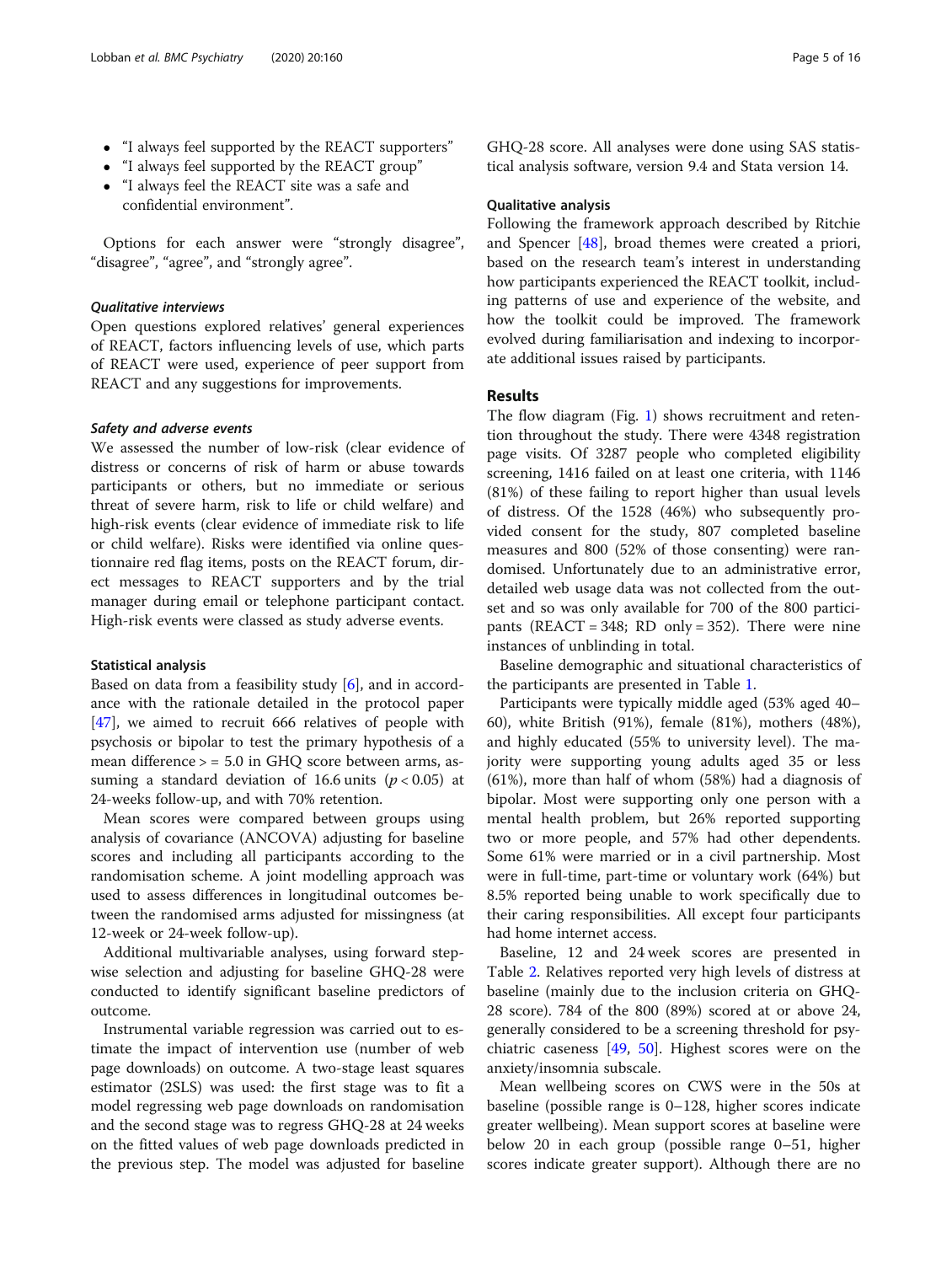<span id="page-5-0"></span>

clinical thresholds for CWS, wellbeing and support scores were very low compared to other studies of groups of relatives of people with psychosis [[6,](#page-14-0) [51,](#page-15-0) [52\]](#page-15-0).

Taking into account full costs of development and delivery (shown in Table [3](#page-9-0)), REACT cost £142.95 per person, and RD only £0.84. Most of these costs were development; ongoing delivery would cost £62.27 for REACT and £0.43 for RD.

The median time spent online on REACT was 50.8 min (IQR 12.4–172.1) compared to 0.5 min (IQR 0–1.6) on RD only. REACT was accessed more outside traditional working hours (9 am–5 pm Monday to Friday excluding public holidays) (median 33.6 min (IQR 7.2– 10.2)) than during (median 24.5 min (IQR 4.8–64.9)). The most popular module was the online forum (60% REACT participants visited at least once). However, of the 207 visitors, only 67 were actively posting, with a mean number of 9.8 (SD 25.9) posts each. The least

popular were "Recovery: looking to the future" and "Managing stress; thinking differently" (31% visited). Detailed descriptions of REACT module levels of use are shown in Table [4.](#page-11-0)

Retention to the primary outcome was 74% at 12 weeks, and 75% at 24 weeks (REACT  $n = 292$  (73.2%); RD-only  $n = 307$  (76.6%)). Similar numbers of participants dropped out in each arm, but those who dropped out in the REACT arm were more distressed than those who remained. The joint model estimates that the REACT arm participants who dropped out were on average 0.33 (95% CI -0.27–0.93,  $p = 0.279$ ) GHQ units more distressed than those who did not drop out; note however that this is the average over the entire 24-week period, i.e. this model assumes that the difference in distress between those REACT participants who did and did not drop out was constant over the entire period. In the RD only arm, the equivalent result for those who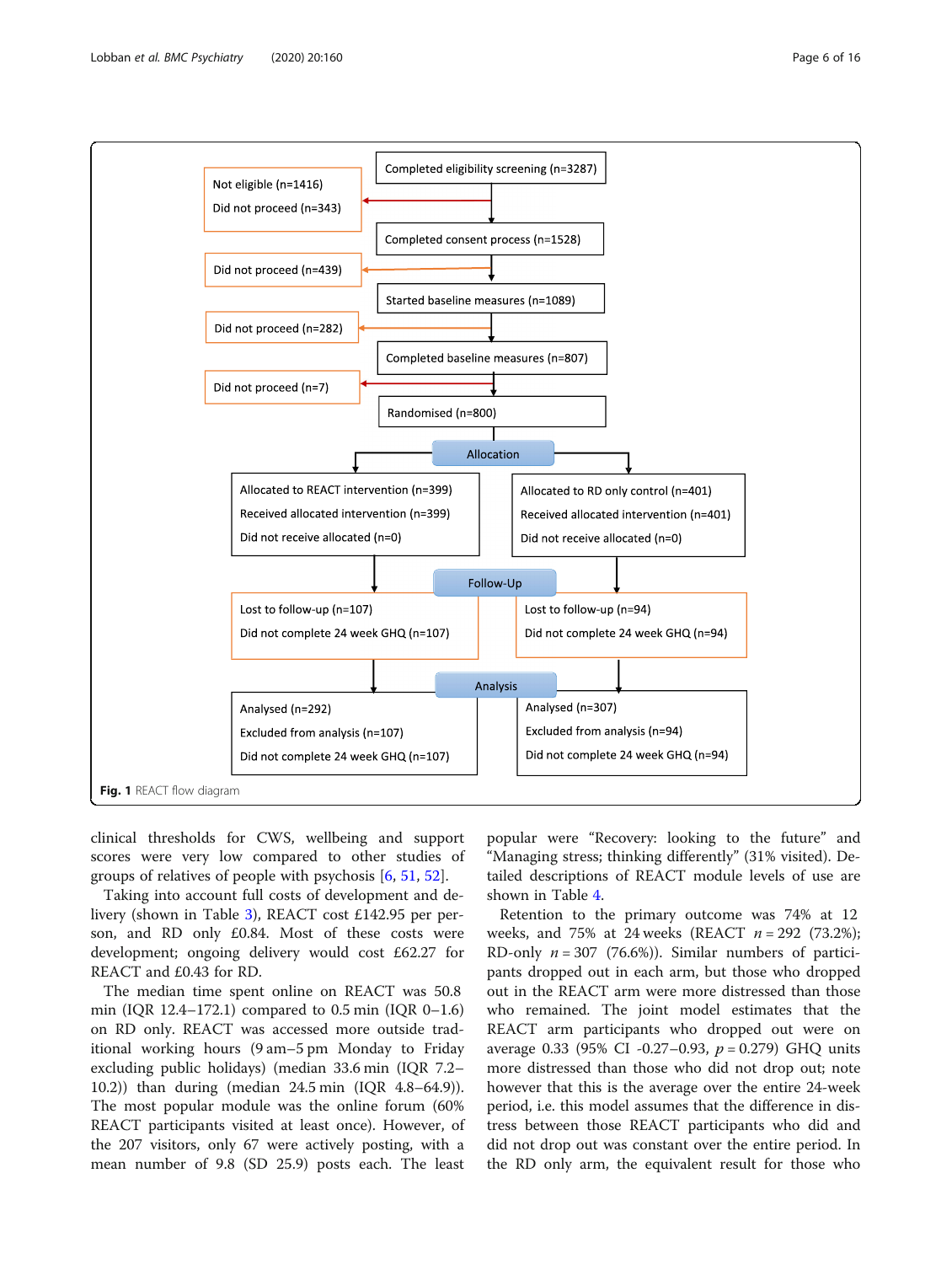# <span id="page-6-0"></span>Table 1 Demographic and situational characteristics of participants

|                                 | REACT $n = 399$ | $RD$ $n = 401$ | Overall $n = 800$ |
|---------------------------------|-----------------|----------------|-------------------|
| Age (years)                     |                 |                |                   |
| $< 30$                          | 39 (9.77)       | 36 (8.98)      | 75 (9.38)         |
| $30 - 39$                       | 50 (12.53)      | 73 (18.20)     | 123 (15.38)       |
| $40 - 49$                       | 95 (23.81)      | 104 (25.94)    | 199 (24.88)       |
| $50 - 59$                       | 111 (27.82)     | 112 (27.93)    | 223 (27.88)       |
| $60 - 69$                       | 88 (22.06)      | 61 (15.21)     | 149 (18.63)       |
| $\geq 70$                       | 16 (4.01)       | 15 (3.74)      | 31 (3.88)         |
| Mean (SD)                       | 49.4 (13.3)     | 47.9 (12.7)    | 48.6 (13.00)      |
| Range (min-max)                 | $16 - 84$       | $18 - 86$      | $16 - 86$         |
| Gender                          |                 |                |                   |
| Male                            | 82 (20.55)      | 69 (17.21)     | 151 (18.88)       |
| Female                          | 317 (79.45)     | 331 (82.54)    | 648 (81.00)       |
| Missing                         | 0(0.00)         | 1(0.25)        | 1(0.13)           |
| How many people do you support? |                 |                |                   |
| $\mathbf{1}$                    | 296 (74.19)     | 295 (73.57)    | 591 (73.88)       |
| $\overline{2}$                  | 68 (17.04)      | 72 (17.96)     | 140 (17.50)       |
| 3                               | 20 (5.01)       | 21 (5.24)      | 41 (5.13)         |
| $\geq 4$                        | 15 (3.76)       | 13 (3.24)      | 28 (3.50)         |
| Relationship to service user    |                 |                |                   |
| Mother                          | 187             | 200            | 387               |
| Father                          | 17              | 10             | $27\,$            |
| Partner                         | 149             | 143            | 292               |
| Daughter                        | 56              | 62             | 118               |
| Son                             | 6               | $\mathbf{1}$   | $\overline{7}$    |
| Sibling                         | 41              | 38             | 79                |
| Friend                          | 31              | 26             | 57                |
| Grandparent                     | $\,8\,$         | $\overline{2}$ | 10                |
| Wider family member             | 17              | 17             | 34                |
| Other                           | 10              | 12             | 22                |
| Undefined                       | 38              | 52             | $90\,$            |
| <b>Ethnicity</b>                |                 |                |                   |
| White British                   | 361 (90.48)     | 366 (91.27)    | 727 (90.88)       |
| White Irish                     | 5(1.25)         | 6(1.50)        | 11 (1.38)         |
| Any other white background      | 15 (3.76)       | 13 (3.24)      | 28 (3.50)         |
| Mixed                           | 6(1.50)         | 6(1.50)        | 12 (1.50)         |
| Asian or Asian British          | 11(2.76)        | 3(0.75)        | 14 (1.75)         |
| Other Ethnic group              | 1(0.25)         | 5(1.25)        | 6(0.75)           |
| Rather not say                  | 0(0.00)         | 2(0.50)        | 2(0.25)           |
| <b>Marital status</b>           |                 |                |                   |
| Single                          | 88 (22.06)      | 77 (19.20)     | 165 (20.63)       |
| Married                         | 219 (54.89)     | 239 (59.60)    | 458 (57.25)       |
| Civil partnership               | 14(3.51)        | 13 (3.24)      | 27 (3.38)         |
| Separated                       | 8(2.01)         | 15 (3.74)      | 23 (2.88)         |
| Divorced                        | 47 (11.78)      | 40 (9.98)      | 87 (10.88)        |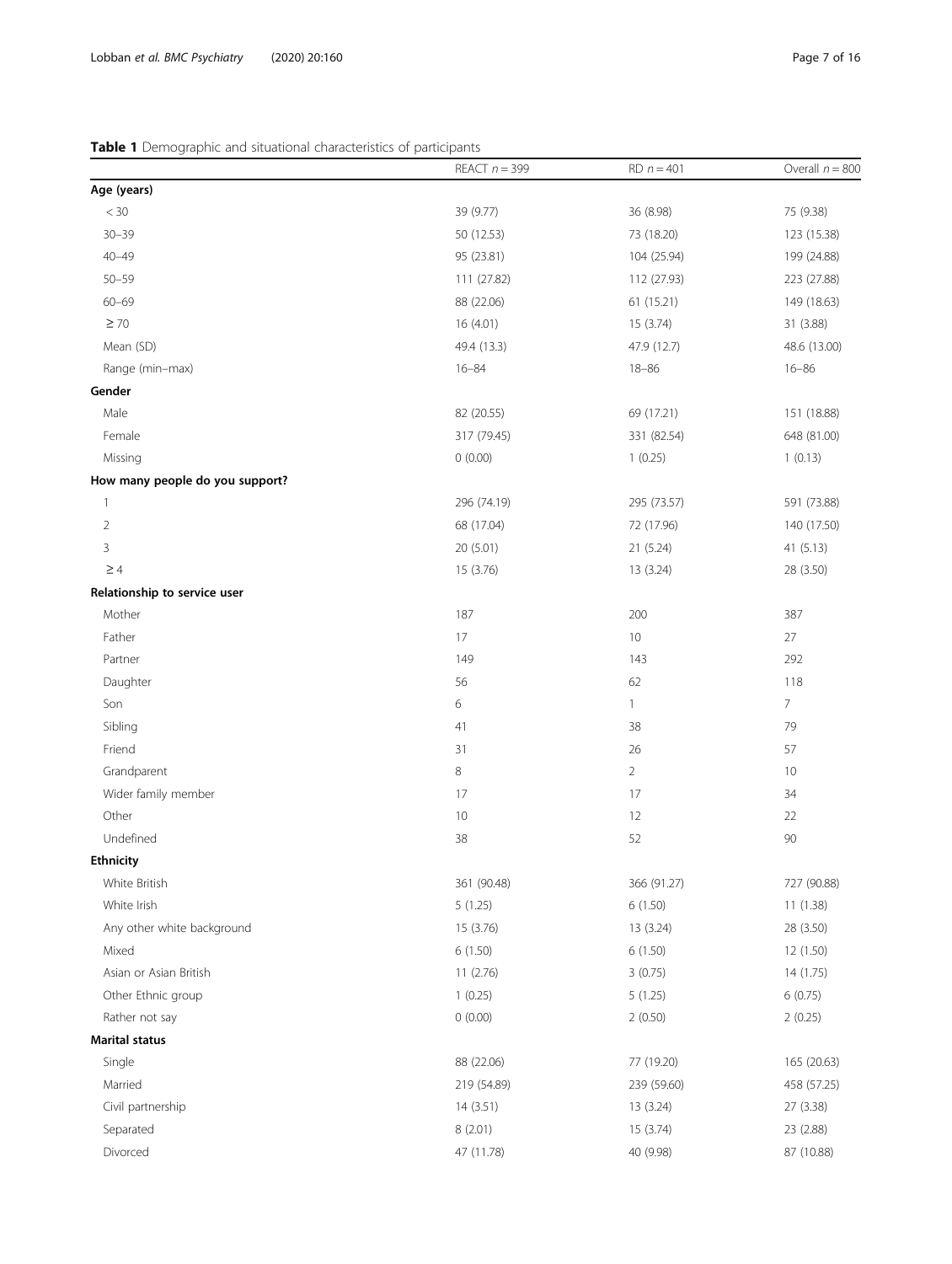# Table 1 Demographic and situational characteristics of participants (Continued)

|                                                  | REACT $n = 399$ | $RD$ $n = 401$ | Overall $n = 800$ |
|--------------------------------------------------|-----------------|----------------|-------------------|
| Widowed                                          | 10(2.51)        | 8 (2.00)       | 18 (2.25)         |
| Rather not say                                   | 13 (3.26)       | 9(2.24)        | 22 (2.75)         |
| Living arrangements                              |                 |                |                   |
| Spouse or partner                                | 275 (68.92)     | 289 (72.07)    | 564 (70.50)       |
| Living alone                                     | 82 (20.55)      | 80 (19.95)     | 162 (20.25)       |
| Parent(s)                                        | 17 (4.26)       | 11(2.74)       | 28 (3.50)         |
| Other                                            | 20 (5.01)       | 17 (4.24)      | 37 (4.63          |
| Rather not say                                   | 5(1.25)         | 4(1.00)        | 9(1.13)           |
| Dependents                                       |                 |                |                   |
| None                                             | 168 (41.90)     | 175 (43.86)    | 343 (42.88)       |
| 1                                                | 99 (24.69)      | 117 (29.32)    | 216 (27.00)       |
| $\overline{2}$                                   | 91 (22.69)      | 57 (14.29)     | 148 (18.50)       |
| 3                                                | 30 (7.48)       | 28 (7.02)      | 58 (7.25)         |
| $\geq 4$                                         | 13 (3.26)       | 22 (5.49)      | 35 (3.48)         |
| <b>Highest education level</b>                   |                 |                |                   |
| School level                                     | 65 (16.29)      | 73 (18.20)     | 138 (17.25)       |
| Further education (college)                      | 108 (27.07)     | 117 (29.18)    | 225 (28.13)       |
| Higher (University)                              | 226 (56.64)     | 211 (52.62)    | 437 (54.63)       |
| <b>Employment status</b>                         |                 |                |                   |
| Employed full-time (35 h + a week)               | 150 (37.59)     | 151 (37.66)    | 301 (37.63)       |
| Employed part-time                               | 92 (23.06)      | 96 (23.94)     | 188 (23.50)       |
| Unable to work due to caring responsibilities    | 33 (8.27)       | 33 (8.23)      | 66 (8.25)         |
| Unable to work due to ill health/disability      | 30 (7.52)       | 20 (4.99)      | 50 (6.25)         |
| Unemployed                                       | 10(2.51)        | 8(2.00)        | 18 (2.25)         |
| Student                                          | 7(1.75)         | 8(2.00)        | 15 (1.88)         |
| Retired                                          | 53 (13.28)      | 58 (14.46)     | 111 (13.88)       |
| Voluntary work                                   | 12(3.01)        | 11(2.74)       | 23 (2.88)         |
| Housewife/house husband                          | 12(3.01)        | 16 (3.99)      | 28 (3.50)         |
| Home internet access                             |                 |                |                   |
| Yes                                              | 395 (99.00)     | 400 (99.75)    | 795 (99.38)       |
| No                                               | 1(0.25)         | 0(0.00)        | 1(0.13)           |
| Intermittent or poor quality                     | 3(0.75)         | 1(0.25)        | 4(0.50)           |
| Paid work affected by caring role                |                 |                |                   |
| No, I didn't have paid work before               | 120 (30.08)     | 125 (31.17)    | 245 (30.63)       |
| No, I still perform the same amount of paid work | 198 (49.62)     | 195 (48.63)    | 393 (49.13)       |
| Yes, I stopped work completely                   | 40 (10.03)      | 33 (8.23)      | 73 (9.13)         |
| Yes, I reduced my working hours                  | 41 (10.28)      | 48 (11.97)     | 89 (11.13)        |
| Mean (SD)                                        | 13.5(9.3)       | 11.4(6.6)      | 12.4(8.0)         |
| Min-max                                          | $2 - 48$        | $1 - 30$       | $1 - 48$          |

did/not drop out = 0.12 (95% CI -0.52–0.77,  $p = 0.707$ ). This meant that data could not be assumed to be missing at random.

Relatives' distress decreased significantly in both groups by 24 weeks (GHQ-28; average daily reduction =

−.06, 95% CI = − 0.06, − 0.05, p < 0.001). The estimated mean difference between the two groups on the primary outcome at 24 weeks favoured REACT but was small (− 1.39, 95% CI = − 3.60, 0.83) and not statistically significant  $(p = 0.2189)$ . At 12 weeks' follow-up, GHQ-28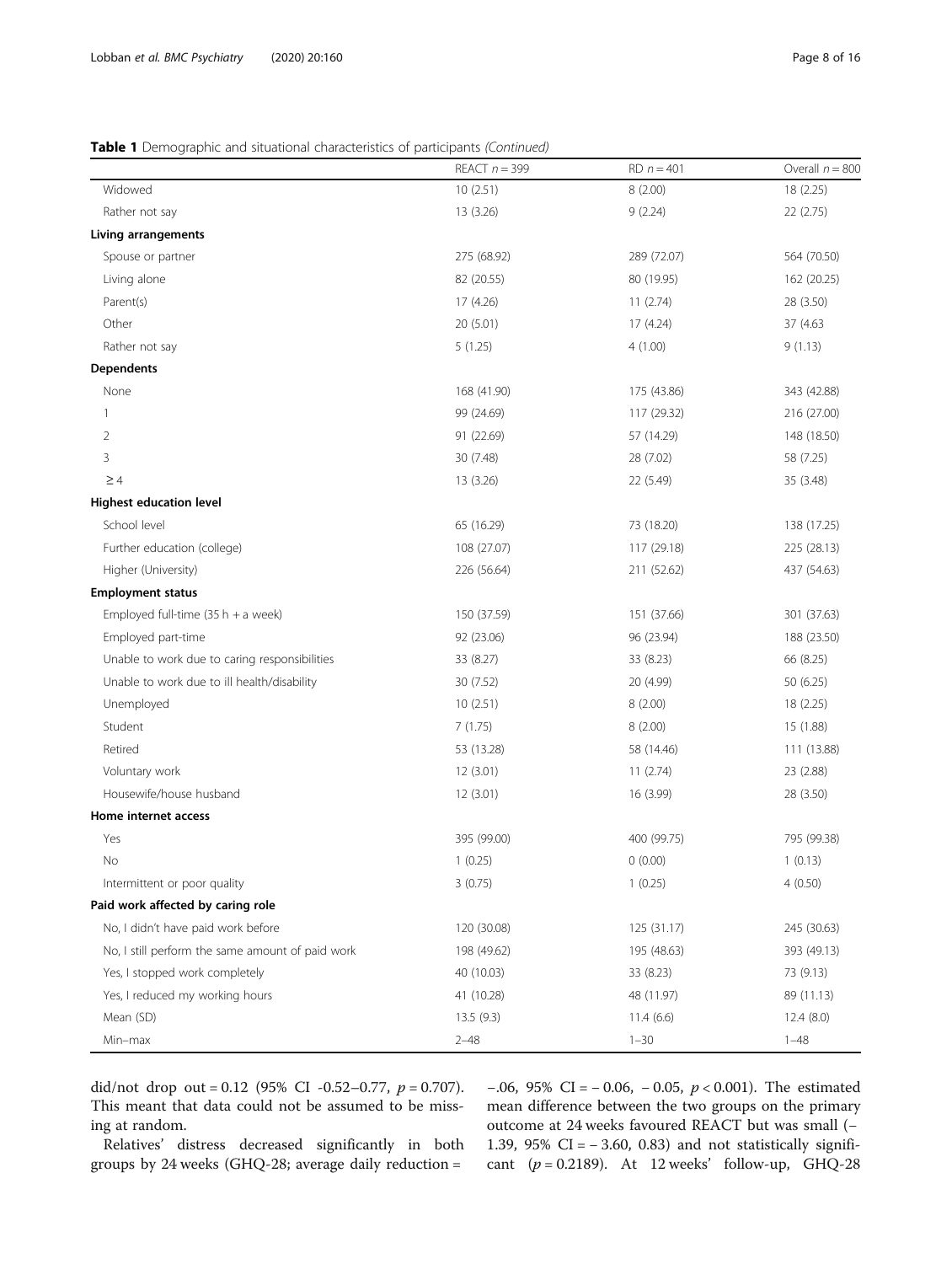|                  | <b>REACT</b>                                          | <b>RD</b>   | Total        |
|------------------|-------------------------------------------------------|-------------|--------------|
| GHQ-28           |                                                       |             |              |
| Baseline         | 40.3 (14.6)                                           | 40.0 (14.0) | 40.2 (14.3)  |
| 12 weeks         | 30.6 (15.2)                                           | 32.9 (15.4) | 31.8 (15.3)  |
| 24 weeks         | 29.6 (15.9)                                           | 31.3 (15.2) | 30.5 (15.6)  |
| GHQ-28 subscales |                                                       |             |              |
| Somatic symptoms |                                                       |             |              |
| Baseline         | 10.3(4.4)                                             | 10.4(4.0)   | 10.3(4.2)    |
| 12 weeks         | 8.1(4.3)                                              | 8.7(4.4)    | 8.4(4.4)     |
| 24 weeks         | 7.9(4.7)                                              | 8.3(4.5)    | 8.1(4.6)     |
| Anxiety/insomnia |                                                       |             |              |
| Baseline         | 13.0(4.1)                                             | 12.9 (4.0)  | 13.0(4.1)    |
| 12 weeks         | 9.5(4.7)                                              | 10.1(4.8)   | 9.8(4.7)     |
| 24 weeks         | 9.2(4.9)                                              | 9.9(4.9)    | 9.6(4.9)     |
|                  | Social dysfunction: note that values are median (IQR) |             |              |
| Baseline         | $11(8-13)$                                            | $11(8-14)$  | $11(8-13.5)$ |
| 12 weeks         | $8(7-11)$                                             | $9(7-13)$   | $9(7-12)$    |
| 24 weeks         | $8(7-11)$                                             | $8(7-11)$   | $8(7-11)$    |
|                  | Severe depression: note that values are median (IQR)  |             |              |
| Baseline         | $4(1-9)$                                              | $4(1-9)$    | $4(1-9)$     |
| 12 weeks         | $2(0-7)$                                              | $3(0-7)$    | $2(0-7)$     |
| 24 weeks         | $2(0-6)$                                              | $2(0-7)$    | $2(0-7)$     |
| CWS - wellbeing  |                                                       |             |              |
| Baseline         | 55.9 (25.9)                                           | 55.8 (26.4) | 55.9 (26.1)  |
| 12 weeks         | 72.0 (27.0)                                           | 68.9 (27.7) | 70.3 (27.4)  |
| 24 weeks         | 77.0 (26.6)                                           | 72.6 (30.5) | 74.7 (28.8)  |
| CWS - support    |                                                       |             |              |
| Baseline         | 19.5 (11.6)                                           | 18.8 (11.7) | 19.1(11.7)   |
| 12 weeks         | 26.0 (12.0)                                           | 22.6 (12.0) | 24.2 (12.1)  |
| 24 weeks         | 25.7 (11.7)                                           | 23.2 (12.2) | 24.4 (12.0)  |

<span id="page-8-0"></span>Table 2 Baseline, 12 and 24 week scores: values are mean (SD) unless stated otherwise

scores were lower in REACT than in RD (−2.08, 95%  $CI = -4.14$ ,  $-0.03$ ), and although statistically significant  $(p = 0.027)$ , this was likely to be of limited clinical significance. After accounting for missing data in a longitudinal model, there was no significant difference between the REACT and RD arms over the 24-week follow-up period (− 0.56, 95% CI = − 2.34, 1.22,  $p = 0.51$ ).

When adjusting for baseline GHQ-28, being male, single, and unemployed (or in unpaid work) were all significantly associated with greater levels of distress at 24 weeks (Table [5\)](#page-12-0).

Carer wellbeing and support both increased significantly over time in both groups (wellbeing  $= 0.11, 95\%$ CI 0.09, 0.12,  $p < 0.001$ ; support = 0.03, 95% CI 0.02, 0.03,  $p < 0.001$ ). There were no significant differences between groups in wellbeing at either 12 weeks (1.53, 95% CI =  $-$  2.21, 5.27,  $p = 0.42$  or 24 weeks (2.39, 95%) CI =  $-1.76$ , 6.54,  $p = 0.26$ ). Relatives in REACT reported higher levels of support at 12 weeks  $(2.50, 95\% \text{ CI} = 0.87,$ 4.12,  $p < 0.0001$ ) and at 24 weeks (1.65, 95% CI = 0.04, 3.27,  $p = 0.045$ ). However, after accounting for missing data in a longitudinal model, the mean difference (1.51, 95% CI -0.005, 3.01) was no longer statistically significant  $(p = 0.051)$  and was unlikely to be of clinical significance.

The mean number of web page downloads in the REACT group was 149.9 (SD 266). For each additional download, there was an average reduction of 0.01 in GHQ-28 at 24 weeks; however, this effect was not statistically significant  $(-0.01, 95\% \text{ CI} = -0.02, 0.01, p = 0.30)$ .

Participants reported finding REACT a safe and confidential environment (96%), feeling supported by the REACT group (89%) and REACT supporters (86%). There were no high risk adverse events or reported side effects.

Twenty four of fifty-five participants who were invited to take part in a qualitative interview did so; 10 declined, 10 did not respond and 11 were unavailable within the narrow time period available for this data collection. Consistent with the whole trial sample, participants were typically middle aged (median age 54 yrs. (range 26–69); predominantly female  $(n = 20, 83%)$  and white British  $(n = 21, 88\%)$ . Qualitative feedback (indicative quotes shown) was extremely positive. REACT was particularly valued by relatives for being comprehensive, relevant, easy to access, private and anonymous.

Mother, 54: The great thing is that you can just go when you need to, as opposed to having to make appointments and get to a place.

Mother, 57: You are anonymous. And you can leave when you want, whereas if you go to a group you tend to be there for at least a polite amount of time.

Male partner, 35: The layout was quite easy to use and stuff like that, it broke down everything that you need from, you know, different kinds of mental illness – my wife was diagnosed with bipolar so … while I knew about depression or I had a little understanding of depression, bipolar I didn't know at all. And it was quite good to … get an eye-opener on different treatments and it was the first place I went to when my wife went through ECT treatment as well, because it kind of helped me cope with it.

The proactive support from REACT supporters was appreciated, as was the opportunity to learn through a variety of different media (text, video, forum).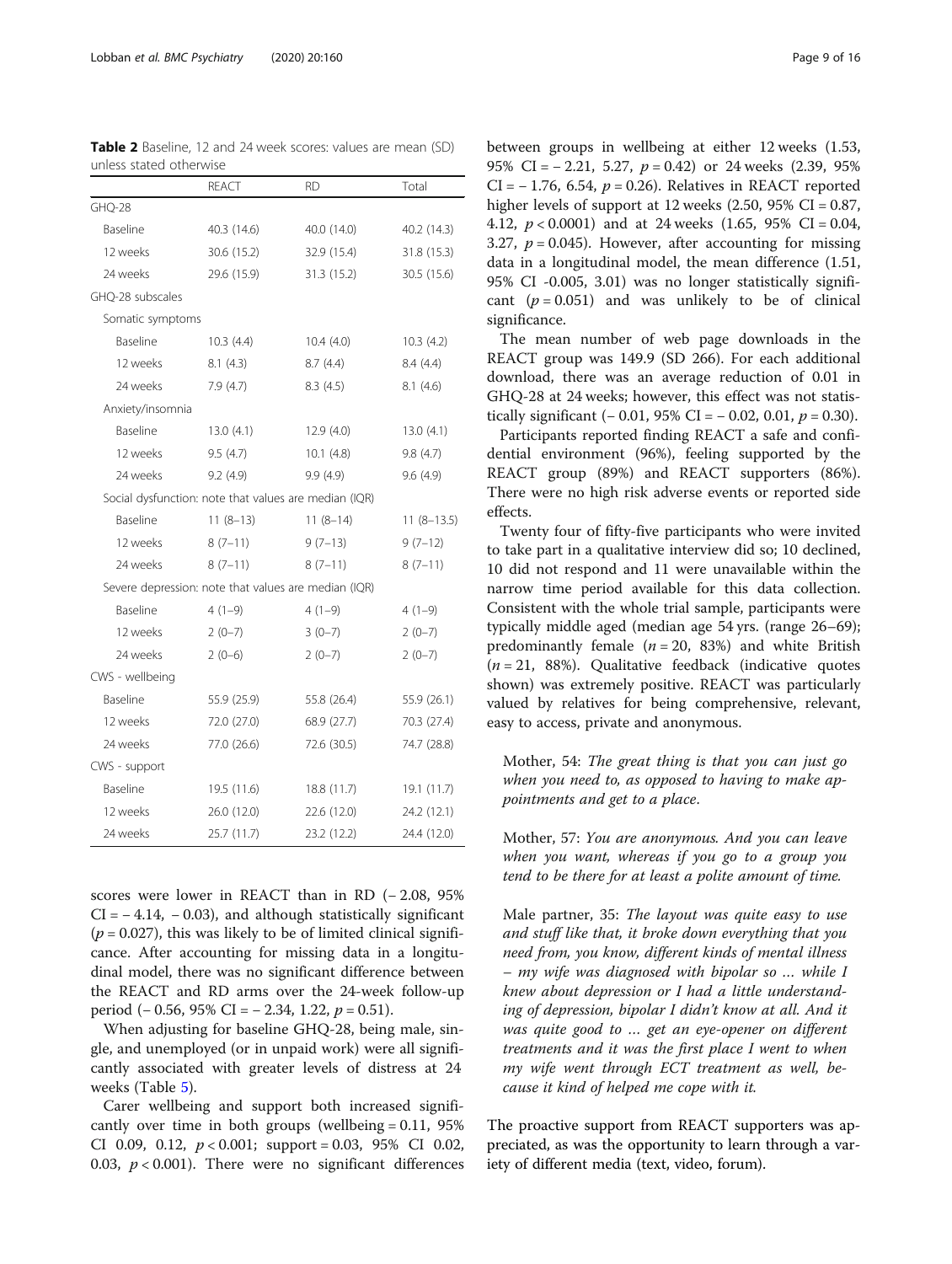# <span id="page-9-0"></span>Table 3 Development costs for REACT and RD

| REACT Development Type of cost                                      | Total no. of hours or units | Cost per hour or unit | Total      |
|---------------------------------------------------------------------|-----------------------------|-----------------------|------------|
| Content generation                                                  |                             |                       | £5574.40   |
| Staff                                                               |                             |                       | £3699.40   |
| Professor of clinical psychology                                    | 54 h                        | £55.81                | £3013.74   |
| Clinical psychologist                                               | 17h                         | £29.66                | £504.22    |
| Research assistant                                                  | 18h                         | £10.08                | £181.44    |
| Relatives                                                           |                             |                       | £1875      |
| Relative co-applicant                                               | 29h                         | £20                   | £580       |
| Relatives in focus groups and advisory role                         | 118h                        | £10                   | £1180      |
| Relatives' travelling                                               | 23 persons                  | £5                    | £115       |
| Producing videos and images                                         |                             |                       | £18,422.78 |
| Staff                                                               |                             |                       | £14,326.13 |
| Research fellow                                                     | 450h                        | £23.76                | £10,692    |
| Research assistant                                                  | 157.5h                      | £15.83                | £2493      |
| Information officer                                                 | 37.5h                       | £30.43                | £1141.13   |
| Communications and information manager                              | 56.25h                      | £31.36                | £1764      |
| Actors                                                              |                             |                       | £2112.65   |
| Relatives                                                           | 11 persons                  | £20/person            | £220       |
| Developing and designing the website                                |                             |                       | £12,499.59 |
| Staff                                                               |                             |                       | £10,901.11 |
| Professor of clinical psychology                                    | 36 h                        | £55.81                | £2009.16   |
| Professor of clinical psychology                                    | 26 h                        | £69.80                | £1814.80   |
| Professor of psychiatry                                             | 26 h                        | £68.00                | £1768.00   |
| Research assistant                                                  | 10h                         | £12.29                | £122.90    |
| Digital technologist/web developer                                  | 225h                        | £23.05                | £5186.25   |
| Relatives                                                           |                             |                       | £1598.48   |
| Relatives' focus groups                                             | 56 h                        | £20                   | £1120.00   |
| Other relatives                                                     | 8h                          | £59.81                | £478.48    |
| Website infrastructure during development (until going live)        |                             |                       | £28,039    |
| Domain name                                                         |                             |                       | £9         |
| SSL certificate fees                                                |                             |                       | £30        |
| Web hosting and exclusive IP address                                |                             |                       | £100       |
| Website development                                                 |                             |                       | £27,900    |
| Total                                                               |                             |                       | £64,535.99 |
| REACT Delivery Type of costs                                        | Total no. of hours or units | Cost per hour or unit | Total      |
| General infrastructure for hosting REACT                            |                             |                       | £5119      |
| Digital technology/web developer                                    | 180h                        | £23.05                | £4149      |
| Secure web hosting and exclusive IP address                         | 6 months                    | £100                  | £600       |
| Software for bulk emails                                            | 2 blocks                    | £185                  | £370       |
| Training, supervision and employment (6 months) of REACT supporters |                             |                       | £20,813.05 |
| REACT supporters                                                    | 756h                        | £15.83                | £11,967.48 |
| Back-up REACT supporter                                             | 94 h                        | £13.52                | £1270.88   |

Expert relative REACT supporter expert of the state of the 47 h and 20 £940 Supervision  $64.71$   $64.71$   $64.71$   $62135.52$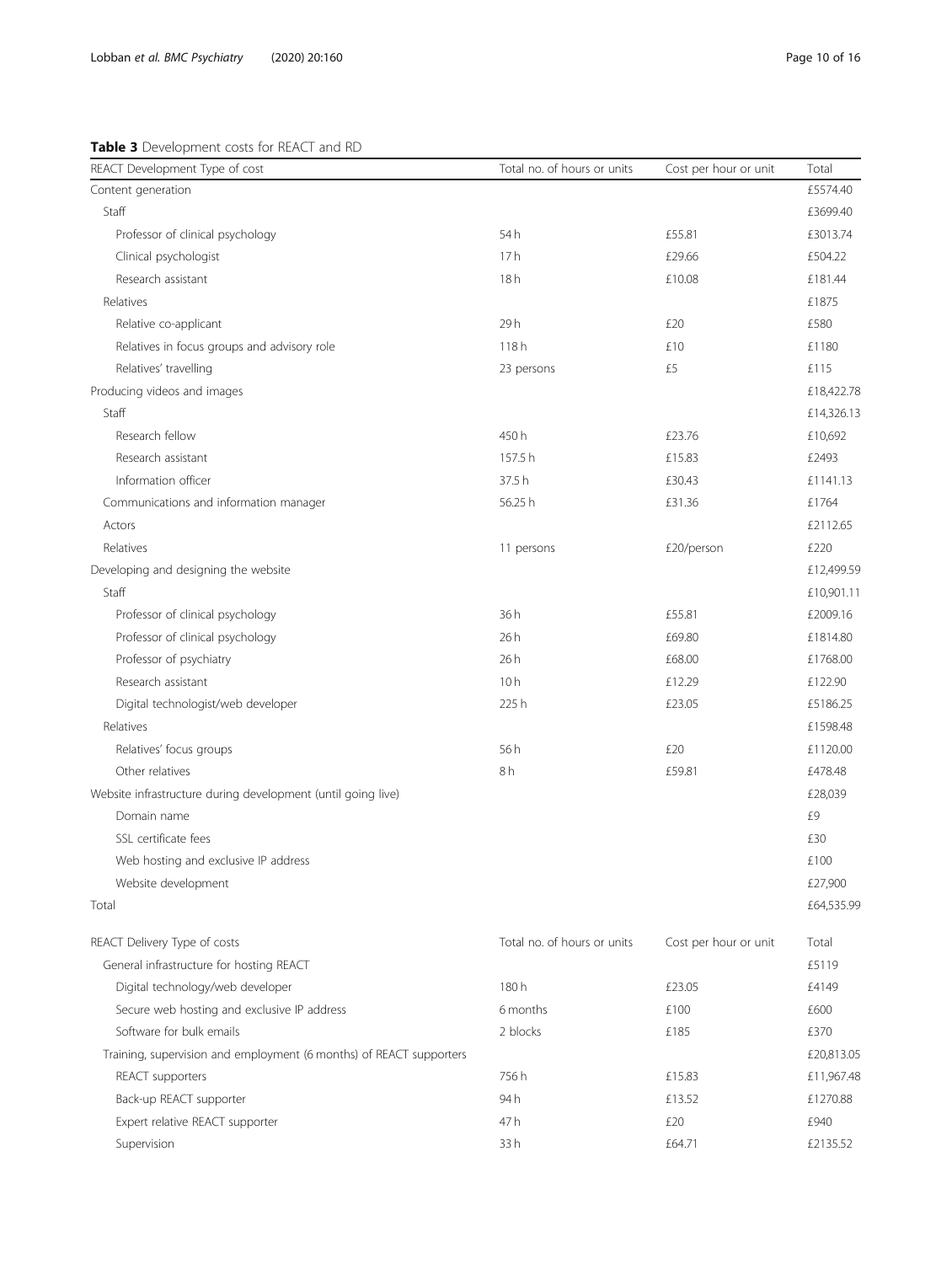| REACT Development Type of cost               | Total no. of hours or units | Cost per hour or unit | Total      |
|----------------------------------------------|-----------------------------|-----------------------|------------|
| In-house training                            | 224.75h                     | £18.33                | £4119.17   |
| External training                            |                             |                       | £380       |
| Recruitment                                  |                             |                       | £12,635.56 |
| Adverts (Facebook, Google and Bipolar UK)    |                             |                       | £11,059.56 |
| Printing                                     |                             |                       | £1526.00   |
| Flyers and postage                           |                             |                       | £50.00     |
| Total                                        |                             |                       | £38,567.61 |
| Resource Directory Development Type of costs | Total no. of hours or units | Cost per hour or unit | Total      |
| Development costs                            |                             |                       | £463.50    |
| Staff                                        |                             |                       | £324.50    |
| Research assistant                           | 20h                         | £10.08                | £201.60    |
| Research assistant                           | 10h                         | £12.29                | £122.90    |
| Infrastructure                               |                             |                       | £139.00    |
| Domain name                                  | 1                           | £9.00                 | £9.00      |
| SSL certificate fees                         | 1                           | £30.00                | £30.00     |
| Web hosting and exclusive IP address         |                             | £100.00               | £100.00    |
| Resource Directory Delivery costs            |                             |                       | £205.79    |
| REACT supporter                              | 13h                         | £15.83                | £205.79    |
| Total                                        |                             |                       | £669.29    |

Average costs were calculated as follows:

• Total development costs: 800 users (total trial participants)

• General website infrastructure costs: 800 users (total trial participants)

• REACT supporter costs: 400 users (participants in REACT trial arm)

• Recruitment costs: 3287 users (number that initiated a registration in the REACT website)

Mother, 65: So I got the responses from the REACT supporters about … how to navigate the system differently and language to use and so on and so forth, and then [from] people who had had ... much worse experiences than my experience. So it was that ability to connect with people who kind of have some empathy with what's going on in your life and how difficult it can be in those moments.

Sister, 26: The videos were really helpful because it wasn't constant reading so I like that. I loved the depth of information that was available. The layout itself was absolutely great as well, it was easy to read, it was eye-catching enough and quite interactive as well … The opportunity for me to be able to write notes and things like that, I thought that was really, really good.

A consistent message was that REACT would be most useful to relatives early in the recovery journey, when they were likely to be seeking information and strategies.

Female partner, 43: We only had a diagnosis last year, so actually I was really desperate for any resources and any further information that I could find, so I was literally soaking everything up as much as I could, and I found REACT through Bipolar UK and … it has been really helpful because I think what I really struggled to find was anybody else in a similar situation who had a recent diagnosis, you know early forties and [with] a young family

Some relatives found seeking help for their own needs difficult, and most relatives found prioritising time to use REACT difficult.

Mother, 57: I was engaging with it [REACT] and then he then went into crisis and then went into hospital and in fact he was in hospital until the following January, and I was then caught up in that. And then you know after that I needed reminders. So I think that's your difficulty really, is that the very people that you're trying to help have so much on their plates really.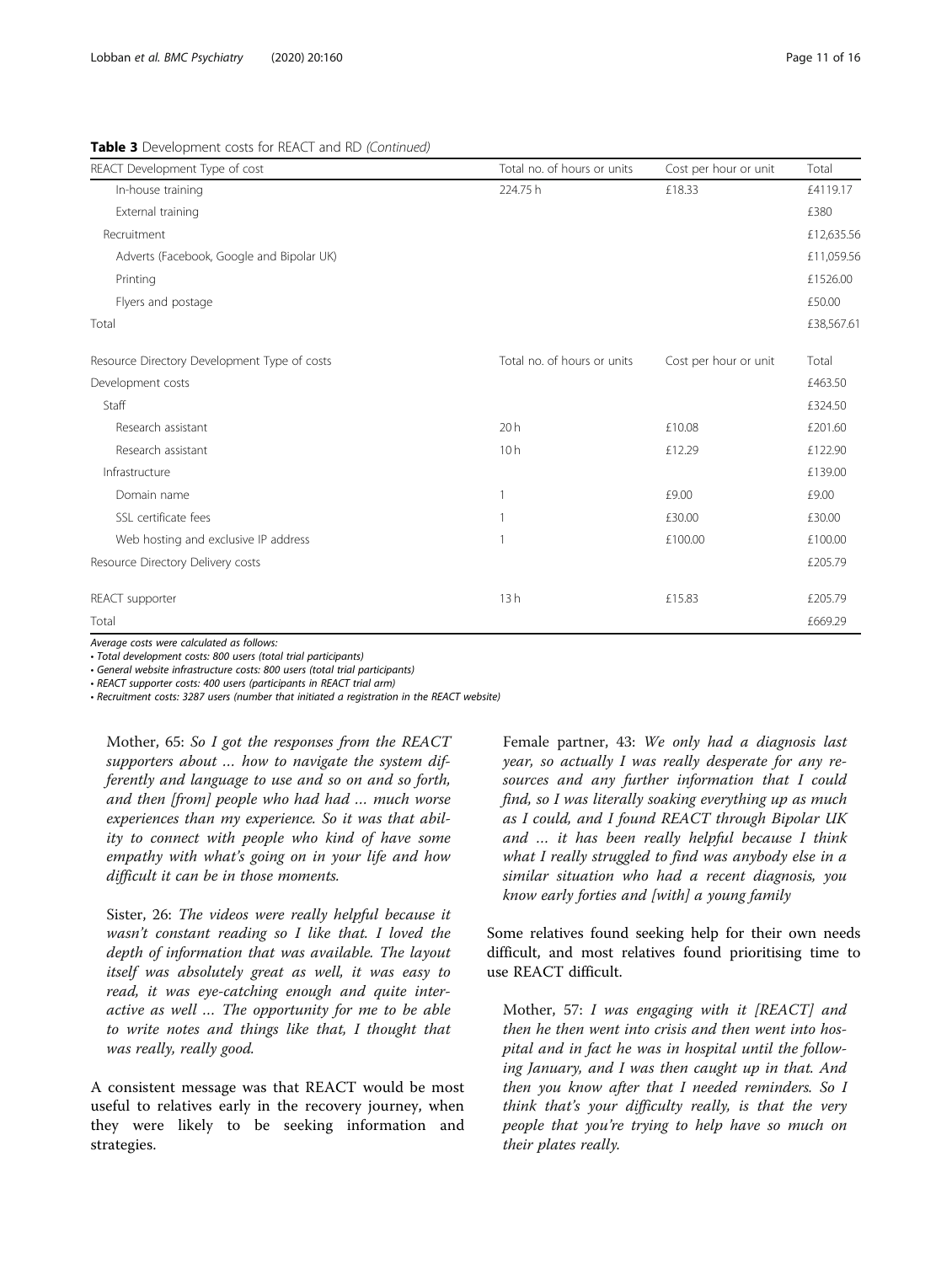# <span id="page-11-0"></span>Table 4 REACT module usage- time is reported in minutes. Data is based on  $n = 348$

| MODULE 1 - What is psychosis                        |                   |
|-----------------------------------------------------|-------------------|
| Total time spent on page per person (mins)          |                   |
| Number of people who accessed page                  | 205               |
| Total time (across all participants)                | 188.4             |
| Mean time on page per person (STD)                  | 11.4(13.1)        |
| Median time on page per person (IQR)                | 1.4(0.5, 5.5)     |
| Min – max time spent on page                        | 0, 55.8           |
| MODULE 2 - What is bipolar disorder                 |                   |
| Total time spent on page per person (mins)          |                   |
| Number of people who accessed page                  | 203               |
| Total time (across all participants)                | 158.7             |
| Mean time on page per person (STD)                  | 14.6 (17.4)       |
| Median time on page per person (IQR)                | $8.2$ (2.3, 20.4) |
| Min – max time spent on page                        | 0.1, 97.4         |
| <b>MODULE 3 - Managing positive symptoms</b>        |                   |
| Total time spent on page per person (mins)          |                   |
| Number of people who accessed page                  | 163               |
| Total time (across all participants)                | 167.1             |
| Mean time on page per person (STD)                  | 13.1 (15.6)       |
| Median time on page per person (IQR)                | 5.7 (1.8, 20.4)   |
| Min – max time spent on page                        | 0,75.8            |
| MODULE 4 - Managing negative symptoms               |                   |
| Total time spent on page per person (mins)          |                   |
| Number of people who accessed page                  | 153               |
| Total time (across all participants)                | 127.5             |
| Mean time on page per person (STD)                  | 14.2 (23.2)       |
| Median time on page per person (IQR)                | 4.6 (1.2 18.1)    |
| Min – max time spent on page                        | 0.1, 167.3        |
| MODULE 5 - Managing mood swings                     |                   |
| Total time spent on page per person (mins)          |                   |
| Number of people who accessed page                  | 134               |
| Total time (across all participants)                | 64.3              |
| Mean time on page per person (STD)                  | 7.3 (10.4)        |
| Median time on page per person (IQR)                | 3.4(0.6, 8.6)     |
| Min - max time spent on page                        | 0.1, 59.1         |
| MODULE 6 - Dealing with difficult situations        |                   |
| Total time spent on page per person (mins)          |                   |
| Number of people who accessed page                  | 145               |
| Total time (across all participants)                | 117.6             |
| Mean time on page per person (STD)                  | 11.8(14.5)        |
| Median time on page per person (IQR)                | 6.3 (1.6, 16.3)   |
| Min – max time spent on page                        | 0.1, 75.3         |
| MODULE 7 - Managing stress - doing this differently |                   |

Total time spent on page per person (mins)

| <b>Table 4</b> REACT module usage-time is reported in minutes.<br>Data is based on $n = 348$ (Continued) |                 |
|----------------------------------------------------------------------------------------------------------|-----------------|
| Number of people who accessed page                                                                       | 133             |
| Total time (across all participants)                                                                     | 75.2            |
| Mean time on page per person (STD)                                                                       | 14.5(25.3)      |
| Median time on page per person (IQR)                                                                     | 5(1.2, 17.4)    |
| Min – max time spent on page                                                                             | 0, 194.8        |
| MODULE 8 - Managing stress - thinking differently                                                        |                 |
| Total time spent on page per person (mins)                                                               |                 |
| Number of people who accessed page                                                                       | 108             |
| Total time (across all participants)                                                                     | 52.2            |
| Mean time on page per person (STD)                                                                       | 6.5(7.8)        |
| Median time on page per person (IQR)                                                                     | 3.4(1.2, 9.3)   |
| Min - max time spent on page                                                                             | 0, 37.5         |
| <b>MODULE 9 - Understanding mental health services</b>                                                   |                 |
| Total time spent on page per person (mins)                                                               |                 |
| Number of people who accessed page                                                                       | 126             |
| Total time (across all participants)                                                                     | 78.9            |
| Mean time on page per person (STD)                                                                       | 11.7(22.6)      |
| Median time on page per person (IQR)                                                                     | 3.9 (0.4, 14.4) |
| Min - max time spent on page                                                                             | 0, 136          |
| <b>MODULE 10 - Treatment options</b>                                                                     |                 |
| Total time spent on page per person (mins)                                                               |                 |
| Number of people who accessed page                                                                       | 140             |
| Total time (across all participants)                                                                     | 152.3           |
| Mean time on page per person (STD)                                                                       | 12.5(30.0)      |
| Median time on page per person (IQR)                                                                     | 5.1(1.2, 14.7)  |
| Min - max time spent on page                                                                             | 0, 329.7        |
| <b>MODULE 11 - Dealing with crises</b>                                                                   |                 |
| Total time spent on page per person (mins)                                                               |                 |
| Number of people who accessed page                                                                       | 113             |
| Total time (across all participants)                                                                     | 66.5            |
| Mean time on page per person (STD)                                                                       | 9.2 (16.9)      |
| Median time on page per person (IQR)                                                                     | 3.3(0.8, 9.2)   |
| Min - max time spent on page                                                                             | 0, 129.3        |
| MODULE 12 - Recovery: looking to the future                                                              |                 |
| Total time spent on page per person (mins)                                                               |                 |
| Number of people who accessed page                                                                       | 108             |
| Total time (across all participants)                                                                     | 97.6            |
| Mean time on page per person (STD)                                                                       | 10.1(13.8)      |
| Median time on page per person (IQR)                                                                     | 4.4(1.3, 15.1)  |
| Min - max time spent on page                                                                             | 0, 77.7         |
| <b>FORUM</b>                                                                                             |                 |
| Total time spent on page per person (mins)                                                               |                 |

| Number of people who accessed page   | 207   |
|--------------------------------------|-------|
| Total time (across all participants) | 209.3 |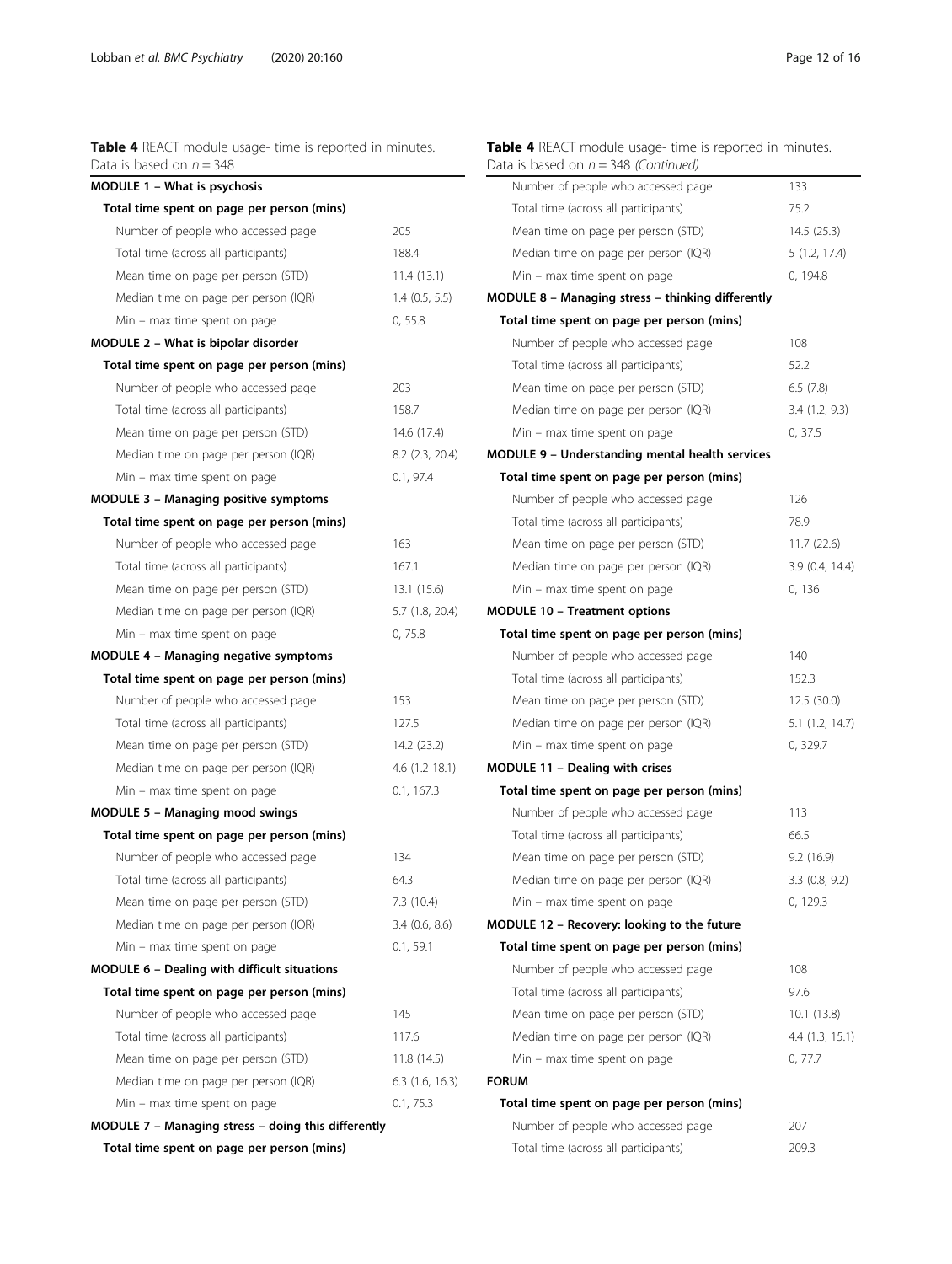<span id="page-12-0"></span>

| <b>Table 4</b> REACT module usage-time is reported in minutes. |  |  |  |
|----------------------------------------------------------------|--|--|--|
| Data is based on $n = 348$ (Continued)                         |  |  |  |

| Mean time on page per person (STD)         | 65.0 (201.2)     |
|--------------------------------------------|------------------|
| Median time on page per person (IQR)       | 12.1 (2.2, 58.4) |
| Min – max time spent on page               | 0, 2553.8        |
| <b>DIRECT MESSAGING</b>                    |                  |
| Total time spent on page per person (mins) |                  |
| Number of people who accessed page         | 141              |
| Total time (across all participants)       | 72.3             |
| Mean time on page per person (STD)         | 15.8(40.1)       |
| Median time on page per person (IQR)       | 0.7(0.2, 7.2)    |
| Min – max time spent on page               | 0, 260.7         |

# **Discussion**

In the first randomised controlled trial of a digital intervention to support relatives of people with psychosis or bipolar, the Relatives Education And Coping Toolkit (REACT), including 12 psychoeducation modules, a moderated online forum, confidential direct messaging service, and a comprehensive Resource Directory was compared to the Resource Directory only. Relatives reported high levels of distress (GHQ-28 primary outcome) at baseline, which reduced significantly in both groups over the 24 weeks follow-up period, but there was no difference between the groups at follow up. Carer wellbeing and support scores (CWS) were very low at baseline and increased significantly in both groups, with no significant differences between groups. Changes over time may reflect regression to the mean. There were no adverse events: relatives using REACT reported feeling safe and supported, and qualitative experiences of using REACT were positive.

REACT offers an inexpensive, safe and acceptable way to deliver NICE recommended information and support to relatives of people with severe mental health problems, but there was no evidence that it reduces distress more effectively than a comprehensive resource directory. These findings are consistent with previous studies showing that in general, interventions designed to improve outcomes for relatives are less effective for those with higher levels of distress [[26\]](#page-14-0), This may be due to the impact of other life challenges that cause distress and therefore impact on GHQ scores, but are unrelated to the caring role, including being male, single, and not in paid work, which were significant predictors of the primary outcome but which are unlikely to be addressed by carer interventions such as REACT. Targeting relatives with lower levels of generic distress or using a more specific measure of distress associated with caring may have led to different outcomes. Another possible explanation for lack of a significant clinical effect of REACT is low levels of website use compared to carer support delivered face-to-face. This pattern of use is consistent across digital health interventions and may paradoxically stem from their inherent flexibility of digital interventions [[53](#page-15-0)]. REACT was accessible at any time, and relatives were given no expectations of times, levels, or order of use. The REACT Supporters proactively engaged with activity on the forum and direct messages, but use of the psychoeducational modules was unsupported. Clearer expectations of use and feeling accountable to a supporter may have enhanced engagement.

#### Strengths and limitations

This trial was rigorously conducted, with a large, broadly recruited sample, clearly defined and theoretically based supported intervention, an active control group, good follow-up rate for an online trial, web-based randomisation, robust blinding, and a pre-published analysis plan that appropriately addressed missing data. The key limitations were: failure to recruit more men and people from ethnic monitory groups, which limits the generalisability of the findings; and (with hindsight) the inclusion of GHQ-28 minimal score as an inclusion criterion, which limited the sample to highly distressed relatives, increasing the likelihood of regression to the mean in both arms of the study over the follow-up period. Nonrandom dropout (greater in participants with higher baseline GHQ-28 scores) further limited the potential to identify group differences, though this was robustly dealt with using a joint modelling approach.

Table 5 Multivariable analyses, adjusting for baseline GHQ-28 and significant baseline covariates (stepwise selection)

| Covariate                                                                                            | Coefficient (95% CI)          | $p$ -value |
|------------------------------------------------------------------------------------------------------|-------------------------------|------------|
| Treatment                                                                                            | $-1.48$ ( $-3.80$ , 0.85)     | 0.2121     |
| Baseline GHQ-28                                                                                      | 0.51(0.42, 0.59)              | < .0001    |
| Gender (Male vs. reference category: Female)                                                         | 3.39 (0.27, 6.51)             | 0.0334     |
| Marital status (Married/civil partnership vs. reference category: Single/divorced/separated/widowed) | $-3.65$ ( $-6.11$ , $-1.18$ ) | 0.0038     |
| Employment (reference category: None/unpaid)                                                         |                               | 0.0039     |
| Part-time                                                                                            | $-2.10$ ( $-5.11$ , 0.91)     |            |
| Full-time                                                                                            | $-4.60$ ( $-7.30$ , $-1.90$ ) |            |
|                                                                                                      |                               |            |

Number included in analysis - REACT:  $N = 292$ ; RD:  $N = 307$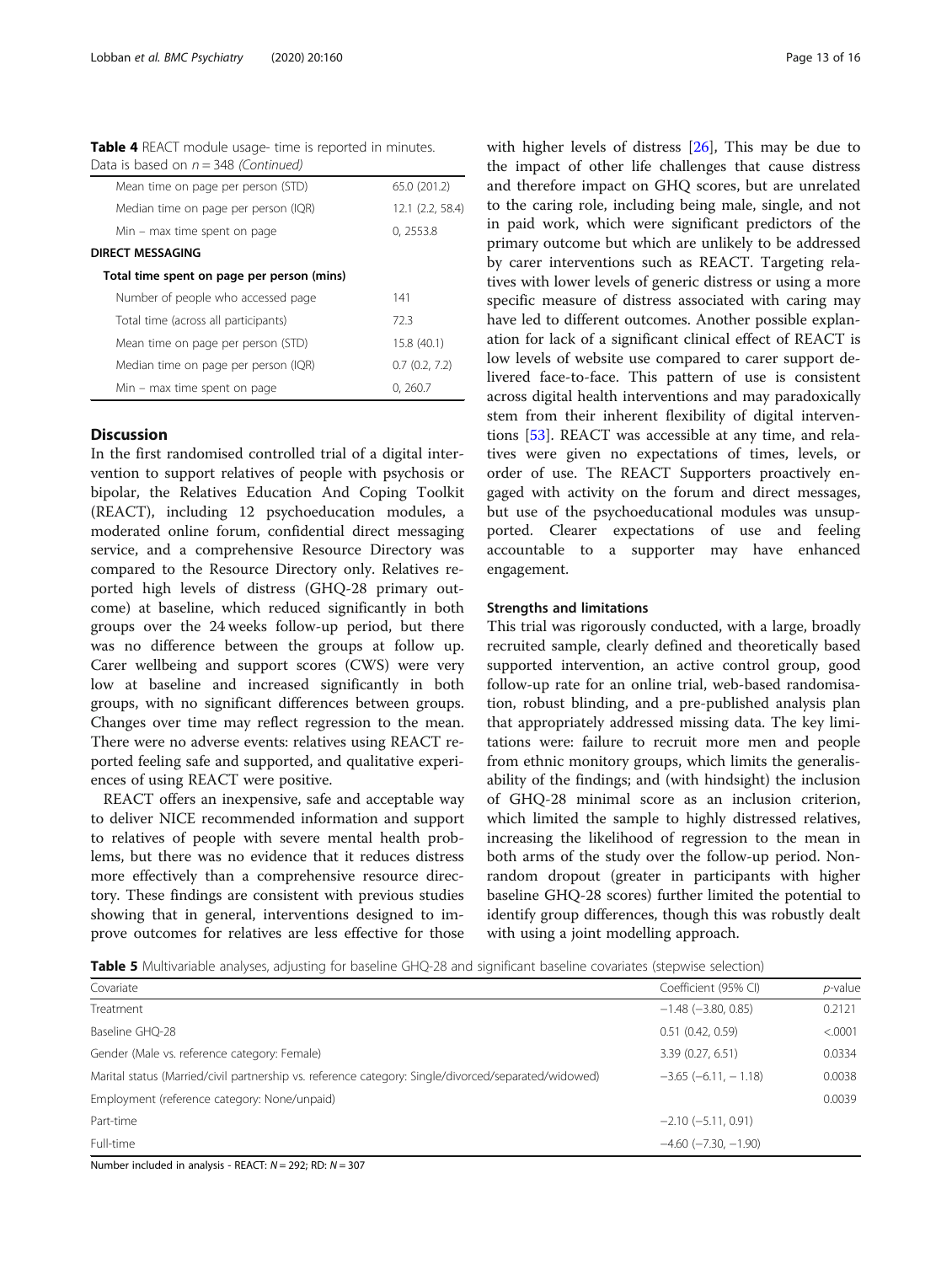# Implications for future research

The findings highlight two key lessons for research in digital health interventions. The first is that we cannot assume that online interventions adapted from those delivered face-to-face will be equally effective: REACT draws on evidence based cognitive behavioural interventions [[34\]](#page-14-0), and was shown to be effective in reducing distress when offered in paper form and supported by telephone by staff linked to the relevant clinical team [[6\]](#page-14-0). It is not possible to determine in this study whether the lack of an effect is due to delivering REACT online, supporting REACT online with trained relatives, or the higher levels of relatives' distress at baseline.

The second is that we need new methodologies appropriate to the rigorous evaluation of digital health interventions. They must be controlled: without an active control group, a pre-post evaluation of REACT would have made it appear very effective. They must account for higher levels of dropout and missing data: without accounting for non-random missing data, REACT would have appeared a more effective intervention than RDonly in improving relatives' support. However, they also need to allow a more flexible iterative development of the technology in response to feedback, to test the technology as one component of a much broader care package within context, and to establish which part of an intervention has what effect on which people. In this study, REACT remained relatively fixed throughout the trial (excluding updating directory for accuracy), despite ongoing feedback about ways it could have been improved, and general advances in website design. We also do not understand exactly what relatives did in response to using REACT or the RD. In particular, whether or not they sought support from organisations recommended in the RD or how effective this was. Alternative methodologies such as iterative testing and adaptation suggested by Mohr et al., [\[54\]](#page-15-0) or those based on realist approaches [\[55\]](#page-15-0) may offer useful ways forward.

# Conclusions

Relatives need access to information and emotional support. REACT offers an inexpensive, safe and acceptable way to deliver this, even if it does not reduce their distress. Therefore, REACT should continue to be developed in light of user feedback, and offered and evaluated as one component of a comprehensive care package, which includes face-to-face support.

#### Abbreviations

REACT: Relatives' Education And Coping Toolkit; RD: Resource Directory; GHQ: General Health Questionnaire; NICE: National Institute for Health and Clinical Excellence; NHS: National Health Service; TM: Trial Manager; CWS: Carer Wellbeing & Support scale

#### Acknowledgements

Our thanks go to all the relatives who gave their time to take part in this research study. Without their generosity none of this work would have been possible. We are grateful to Emma Bedson for her very helpful consultancy on the set up of the trial. We thank the Clinical Research Network for supporting recruitment, along with Bipolar UK, Rethink, staff in participating NHS trusts and clinical commissioning groups, and Tim Slack at Nativve for supporting our social media recruitment. Thanks to Lancashire Care NHS Foundation Trust for hosting the research. Additional thanks go to Anthony Greenwood and Paul Dolby for filming and editing videos and website development. We thank the trial steering committee (TSC) chaired by Professor Shirley Reynolds, and including Gillian Hardy, Pete Langdon, and Alex McConnachie; and the data monitoring and ethics committee (DMEC) chaired by Professor Kerry Hood and including Cathy Creswell.

#### Authors' contributions

The first author (FL) is the study Chief Investigator who led the study and writing of this paper. All other authors are listed alphabetically and their role described. SJ1, SJ2, EM, and PW were co-applicants and designed, and managed the study including securing funding. SD led the design of the statistical analysis and oversaw the work of AR-H and NR to carry out the data management and analysis processes. SJ2, WS and LM supervised the REACT Supporters (SF, LC, NA). DA and AW designed and maintained IT systems for the trial including delivery of REACT and collection of data online. HR was the trial manager; BM and NA supported the administration and trial management. CM developed and carried out the Health Economics analysis for the trial, supported by BH. KP conducted and analysed qualitative interviews. All authors contributed to the writing of the paper and approved the final version.

#### Funding

This study was funded by the NIHR Health Technology Assessment programme (14/49/34). The views expressed are those of the authors and not necessarily those of the NHS, the NIHR or the Department of Health and Social Care. The funder had no role in any aspect of the study.

#### Availability of data and materials

The CTRC trial statisticians had access to the data throughout the trial. A deidentified version of the dataset will be transferred to the sponsor (Lancaster University) by March 31 2020. Ownership of copyright and intellectual property rights for all research conducted for the REACT study will ultimately be held by Lancaster University. We intend to make available individual participant data that underlie the results reported in this article, after deidentification. Data will be made available on request 12 months following article publication, and only to researchers who provide a methodologically sound proposal and where the proposed use of the data has been approved by an independent ethics review committee ("learned intermediary") identified for this purpose. Proposals should be directed to [rdm@lancaster.ac.uk](mailto:rdm@lancaster.ac.uk) Data will be available for 10 years at Lancaster University's Research Directory (<https://doi.org/10.17635/lancaster/researchdata/306>).

# Ethics approval and consent to participate

All procedures contributing to this work comply with the ethical standards of the relevant national and institutional committees on human experimentation and with the Helsinki Declaration of 1975, as revised in 2008. All participants gave written informed consent and all procedures were approved by Lancaster National Research Ethics Service committee (15/NW/ 0732).

#### Consent for publication

Not applicable.

#### Competing interests

Some members of the applicant team (FL, SJ1, SJ2, LC) were involved in developing REACT. This study is therefore not an independent evaluation. BH has been a NIHR HS&DR commissioned board member and PW reports additional grants from NIHR for other studies, and NIHR funding for The Clinical Trials Research Centre during conduct of this study.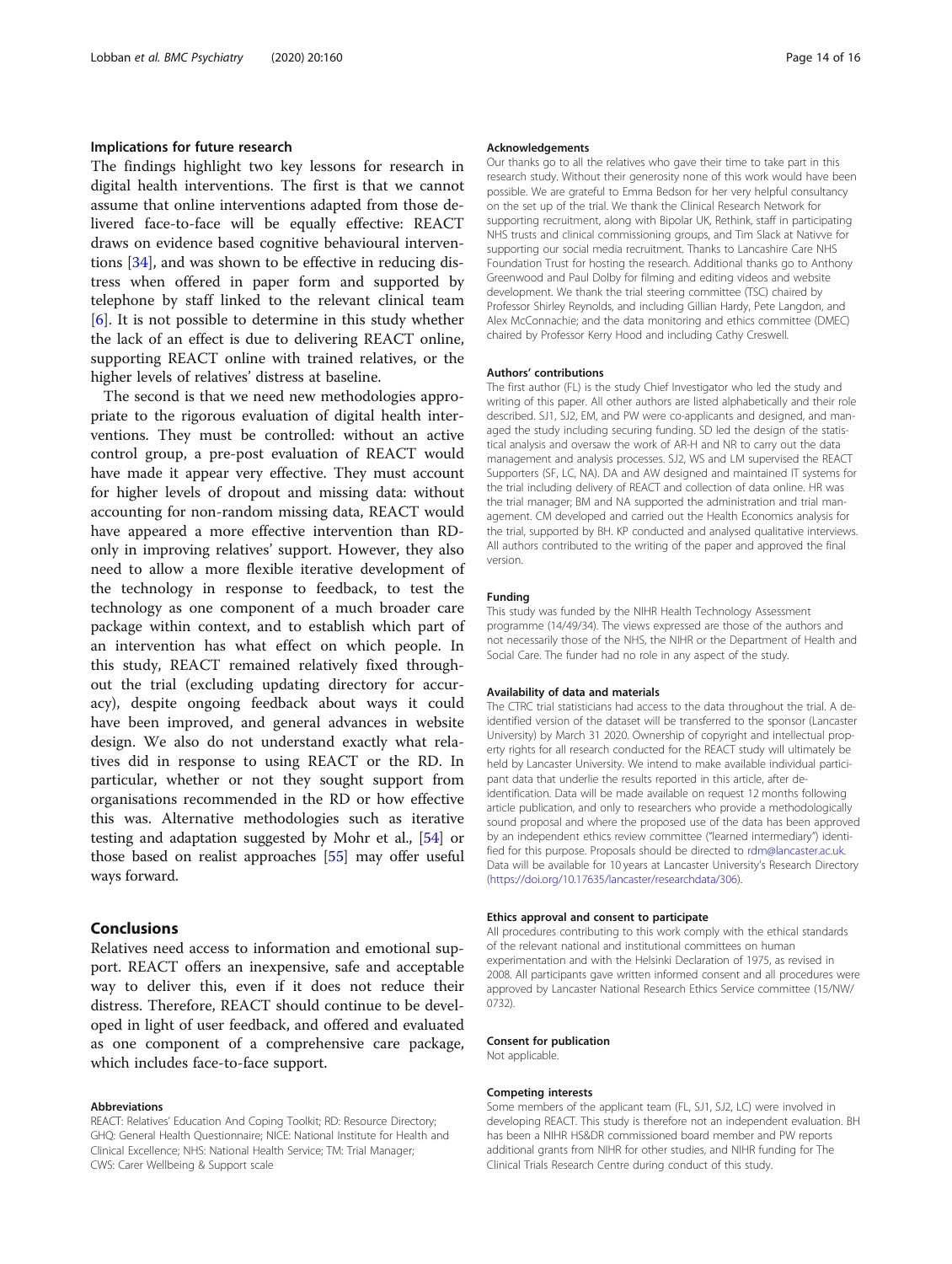## <span id="page-14-0"></span>Author details

<sup>1</sup>Spectrum Centre for Mental Health Research, Division of Health Research, Faculty of Health and Medicine, Lancaster University, Lancaster, UK. <sup>2</sup>Clinical Trials Research Centre, Institute of Child Health, Alder Hey, University of Liverpool, Liverpool, UK. <sup>3</sup>Division of Health Research, Faculty of Health and Medicine, Lancaster University, Lancaster, UK. <sup>4</sup>University College London, Maple House, 149 Tottenham Court Road, London W1T 7NF, UK. <sup>5</sup>e-Health and Primary Care, Primary Care & Population Health Institute of Epidemiology & Health, Faculty of Pop Health Sciences, University College London, London, UK.

# Received: 13 December 2019 Accepted: 11 March 2020

#### References

- 1. Andrew A, Knapp M, McCrone P, Parsonage M, Trachtenberg M. Effective interventions in schizophrenia- the economic case. A report prepared for the Schizophrenia Commission. London: Rethink Mental Illness; 2012.
- 2. Buckner L, Yeandle S. Valuing carers 2015. UK: Carers; 2015.
- 3. Lowyck B, De Hert M, Peeters E, Wampers M, Gilis P, Peuskens J. A study of the family burden of 150 family members of schizophrenic patients. Eur Psychiatry. 2004;19(7):395–401.
- Awad AG, Voruganti LN. The burden of schizophrenia on caregivers. Pharmacoeconomics. 2008;26(2):149–62.
- Perlick D, Rosenheck RR, Clarkin JF, Sirey JA, Raue P, Greenfield S, Struening E. Burden experienced by care-givers of persons with bipolar affective disorder. Br J Psychiatry. 1999;175(1):56–62.
- 6. Lobban F, Glentworth D, Chapman L, Wainwright L, Postlethwaite A, Dunn G, Pinfold V, Larkin W, Haddock G. Feasibility of a supported selfmanagement intervention for relatives of people with recent-onset psychosis: REACT study. Br J Psychiatry. 2013;203(5):366–72.
- 7. Barrowclough C, Gooding P, Hartley S, Lee G, Lobban F. Factors associated with distress in relatives experiencing recent onset psychosis in a family member. J Nerv Ment Dis. 2014;202(1):40–6.
- 8. Kingston C, Onwumere J, Keen N, Ruffell T, Kuipers E. Posttraumatic stress symptoms (PTSS) in caregivers of people with psychosis and associations with caregiving experiences. J Trauma Dissociation. 2016; 17(3):307–21.
- 9. Onwumere J, Bebbington P, Kuipers E. Family interventions in early psychosis: specificity and effectiveness. Epidemiol Psychiatr Sci. 2011;20(2): 113–9.
- 10. Tennakoon L, Fannon D, Doku V, O'ceallaigh S, Soni W, Santamaria M, Kuipers E, Sharma T. Experience of caregiving: relatives of people experiencing a first episode of psychosis. Br J Psychiatry. 2000;177(6):529–33.
- 11. MacDonell MD, Short RA, Berry CM, Dyck DG. Burden in schizophrenia caregivers: impact of family Psychoeducation and awareness of patient Suicidality. Fam Process. 2003;42(1):91–103.
- 12. Magliano L, Fadden G, Madianos M, Caldas de Almeida JM, Held T, Guarneri M, Marasco C, Tosini P, Maj M. Burden on the families of patients with schizophrenia: reasults of the BIOMED I study. Soc Psychiatry Psychiatr Epidemiol. 1998;33:405–12.
- 13. Möller-Leimkühler AM. Burden of relatives and predictors of burden. Baseline results from the Munich 5–year–follow–up study on relatives of first hospitalized patients with schizophrenia or depression. Eur Arch Psychiatry Clin Neurosci. 2005;255(4):223–31.
- 14. Lobban F, Barrowclough C, Jones S. Does expressed emotion need to be understood within a more systemic framework? Soc Psychiatry Psychiatr Epidemiol. 2006;41(1):50–5.
- 15. Onwumere J, Lotey G, Schulz J, James G, Afsharzadegan R, Harvey R, Chu Man L, Kuipers E, Raune D. Burnout in early course psychosis caregivers: the role of illness beliefs and coping styles. Early Interv Psychiatry. 2017;11(3): 237–43.
- 16. Kuipers E, Watson P, Onwumere J, Bebbington P, Dunn G, Weinman J, Fowler D, Freeman D, Hardy A, Garety P. Discrepant illness perceptions, affect and expressed emotion in people with psychosis and their carers. Soc Psychiatry Psychiatr Epidemiol. 2007;42(4):277–83.
- 17. Chessick CA, Perlick DA, Miklowitz DJ, Kaczynski R, Allen MH, Morris CD, Marangell LB, Group S-BFECS. Current suicide ideation and prior suicide attempts of bipolar patients as influences on caregiver burden. Suicide Life Threat Behav. 2007;37(4):482–91.
- 18. Fletcher K, Parker GB, Manicavasagar V. Coping profiles in bipolar disorder. Compr Psychiatry. 2013;54(8):1177–84.
- 19. Hosang GM, Uher R, Maughan B, McGuffin P, Farmer AE. The role of loss and danger events in symptom exacerbation in bipolar disorder. J Psychiatr Res. 2012;46(12):1584–9.
- 20. Morriss R, Yang M, Chopra A, Bentall R, Paykel E, Scott J. Differential effects of depression and mania symptoms on social adjustment: prospective study in bipolar disorder. Bipolar Disord. 2013;15(1):80–91.
- 21. Lowenstein J, Butler D, Ashcroft K. The efficacy of a cognitively orientated carers group in an early intervention in psychosis service–a pilot study. J Psychiatr Ment Health Nurs. 2010;17(7):628–35.
- 22. Zendjidjian X, Richieri R, Adida M, Limousin S, Gaubert N, Parola N, Lançon C, Boyer L. Quality of life among caregivers of individuals with affective disorders. J Affect Disord. 2012;136(3):660–5.
- 23. Pharoah F, Mari J, Rathbone J, Wong W. Family intervention for schizophrenia. Cochrane Database Syst Rev. 2010;12.
- 24. Miklowitz DJ, George EL, Richards JA, Simoneau TL, Suddath RL. A randomized study of family-focused psychoeducation and pharmacotherapy in the outpatient management of bipolar disorder. Arch Gen Psychiatry. 2003;60(9):904–12.
- 25. Perlick DA, Miklowitz DJ, Lopez N, Chou J, Kalvin C, Adzhiashvili V, Aronson A. Family-focused treatment for caregivers of patients with bipolar disorder. Bipolar Disord. 2010;12(6):627–37.
- 26. Lobban F, Postlethwaite A, Glentworth D, Pinfold V, Wainwright L, Dunn G, Clancy A, Haddock G. A systematic review of randomised controlled trials of interventions reporting outcomes for relatives of people with psychosis. Clin Psychol Rev. 2013;33(3):372–82.
- 27. Yesufu-Udechuku A, Harrison B, Mayo-Wilson E, Young N, Woodhams P, Shiers D, Kuipers E, Kendall T. Interventions to improve the experience of caring for people with severe mental illness: systematic review and metaanalysis. Br J Psychiatry. 2015;206(4):268–74.
- 28. Sin J, Gillard S, Spain D, Cornelius V, Chen T, Henderson C. Effectiveness of psychoeducational interventions for family carers of people with psychosis: A systematic review and meta-analysis. Clin Psychol Rev. 2017;56:13–24.
- 29. Geddes JR, Miklowitz DJ. Treatment of bipolar disorder. Lancet. 2013; 381(9878):1672–82.
- 30. HM Government. The Care Act 2014. London: The Stationary Office; 2014.
- 31. National Institute for Health and Care Excellence (NICE). Bipolar Disorder: the assessment and management of bipolar disorder in adults, children and young people in primary and secondary care. In: NICE Clinical Guideline;  $2014.$
- 32. National Institute for Health and Clinical Excellence (NICE). Psychosis and schizophrenia in adults (CG178). In: Clinical Guidelines. London: National Institute for Health and Clinical Excellence; 2014.
- 33. Healthcare Quality Improvement Partnership (HQIP). Royal College of Psychiatrists: Report of the Early Intervention in Psychosis audit. London: NHS England; 2016.
- 34. Barrowclough C, Tarrier N. Families of schizophrenic patients: cognitive Behavioural intervention: Stanley Thornes; 1992.
- 35. Lobban F, Glentworth D, Haddock G, Wainwright L, Clancy A, Bentley R. The views of relatives of young people with psychosis on how to design a relatives education and coping toolkit (REACT). J Ment Health. 2011;20(6): 567–79.
- 36. Honary M, Fisher NR, McNaney R, Lobban F. A web-based intervention for relatives of people experiencing psychosis or bipolar disorder: Design study using a user-centered approach. JMIR mental health. 2018;5(4):e11473.
- 37. Lobban F, Appelbe D, Appleton V, Arref-Adib G, Barraclough J, Billsborough J, Fisher NR, Foster S, Gill B, Glentworth D, et al. IMPlementation of an online relatives' toolkit for psychosis or bipolar (IMPART study): iterative multiple case study to identify key factors impacting on staff uptake and use. BMC Health Serv Res. (in press).
- 38. Lobban F, Robinson H, Appelbe D, Barraclough J, Bedson E, Collinge L, Dodd S, Flowers S, Honary M, Johnson S, et al. Protocol for an online randomised controlled trial to evaluate the clinical and cost-effectiveness of a peer-supported self-management intervention for relatives of people with psychosis or bipolar disorder: relatives education and coping toolkit (REACT). BMJ Open. 2017;7(7):e016965.
- 39. REACT Statistical Analysis Plan v1.0; An online randomised controlled trial to evaluate the clinical and cost effectiveness of a peer supported selfmanagement intervention for relatives of people with psychosis or bipolar disorder: Relatives Education And Coping Toolkit (REACT) [https://figshare.](https://figshare.com/articles/REACT_Statistical_Analysis_Plan_v1_0_An_online_randomised_controlled_trial_to_evaluate_the_clinical_and_cost_effectiveness_of_a_peer_supported_self-management_intervention_for_relatives_of_people_with_psychosis_or_bipolar_disorder_Relatives_Education_And_/4775539)